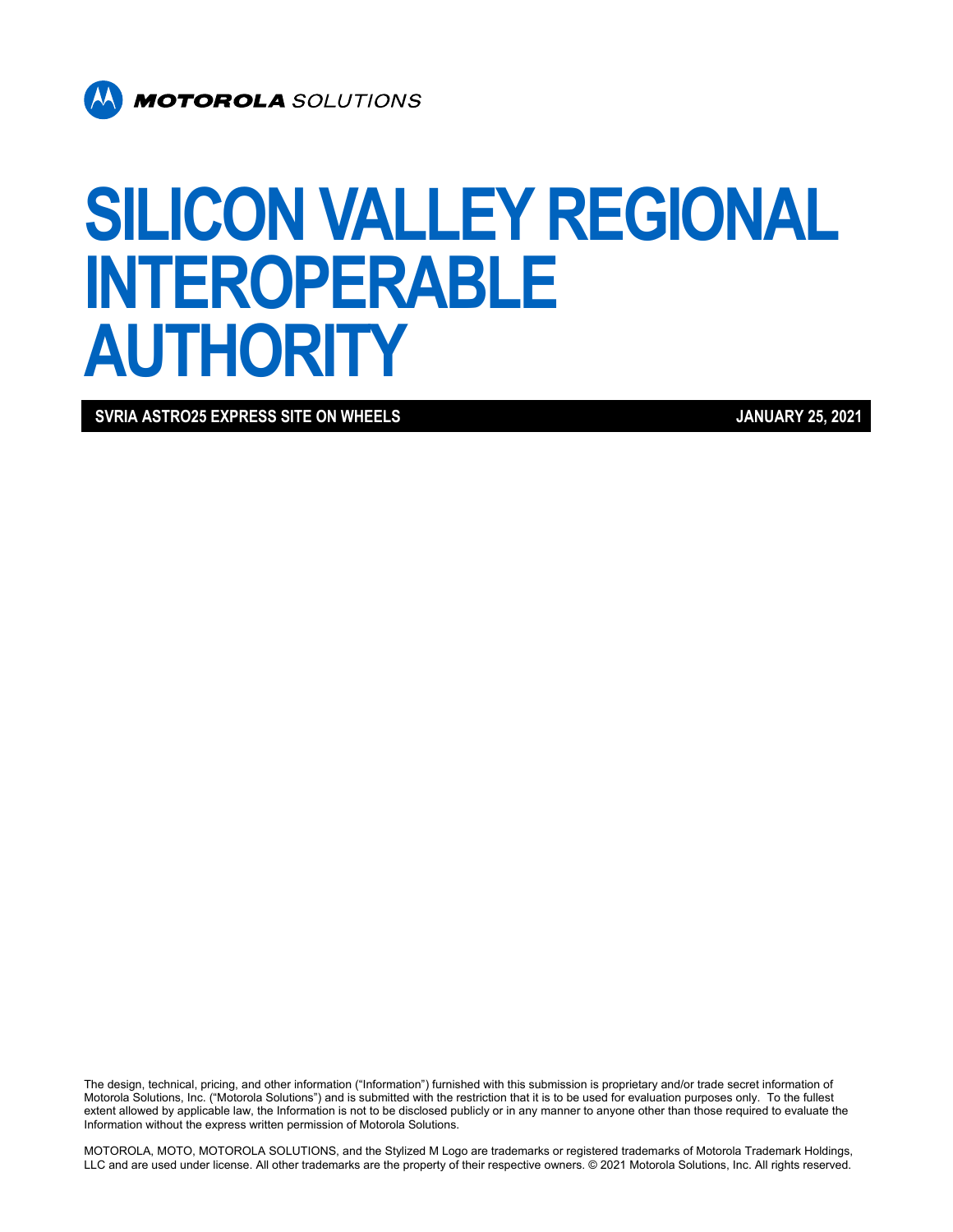

Motorola Solutions, Inc. 936 Glennan Dr. Redwood City, CA 94061

January 25, 2021

Silicon Valley Regional Interoperable Authority 601 El Camino Real Santa Clara, CA 95050 Attn: Eric Nickel – SVRIA Executive Director

Subject: SVRIA CirrusCentral System Management Solution

Dear Mr. Nickel:

Motorola Solutions, Inc. ("Motorola") is pleased to present to SVRIA a proposal for the Site on Wheels system. This proposal will provide the equipment and services to build a six channel P25 Phase 2 site with Dynamic Dual mode to support FDMA radios. This solution will be build into the exiting trailer owned by SVRIA and SVRIA technicians will be responsible for the deployment of the trailer and when it's required. Each SVRIA agency will be responsible to reprogram their radios that will use this site.

The proposal contains:

- Cover Letter
- Solution Description
- Equipment List
- Statement of Work
- Acceptance Test Plan
- Pricing Summary and Payment Terms
- Contractual Documentation

The proposal is based upon and subject to the terms and conditions of the Communications Equipment and Services Agreement entered into between Motorola Solutions, Inc., and the Silicon Valley Regional Interoperability Authority, dated June 26, 2020. The incentives offered are based on the SVRIA contract and subject to the terms and conditions of the contract. You may accept the proposal by issuing a purchase order consistent with the requirements of the SVRIA contract. The proposal is valid until March 15, 2021.

Motorola appreciates the opportunity to respond to your communications needs and stands ready to address any questions you may have regarding our submittal. If you have any questions concerning the quotation, please call Sr. Account Executive, Jeff Van Dell, at 650-280-3110.

Sincerely, MOTOROLA SOLUTIONS, INC.

Unle Der Ste

Mike DeBenedetti Area Sales Manager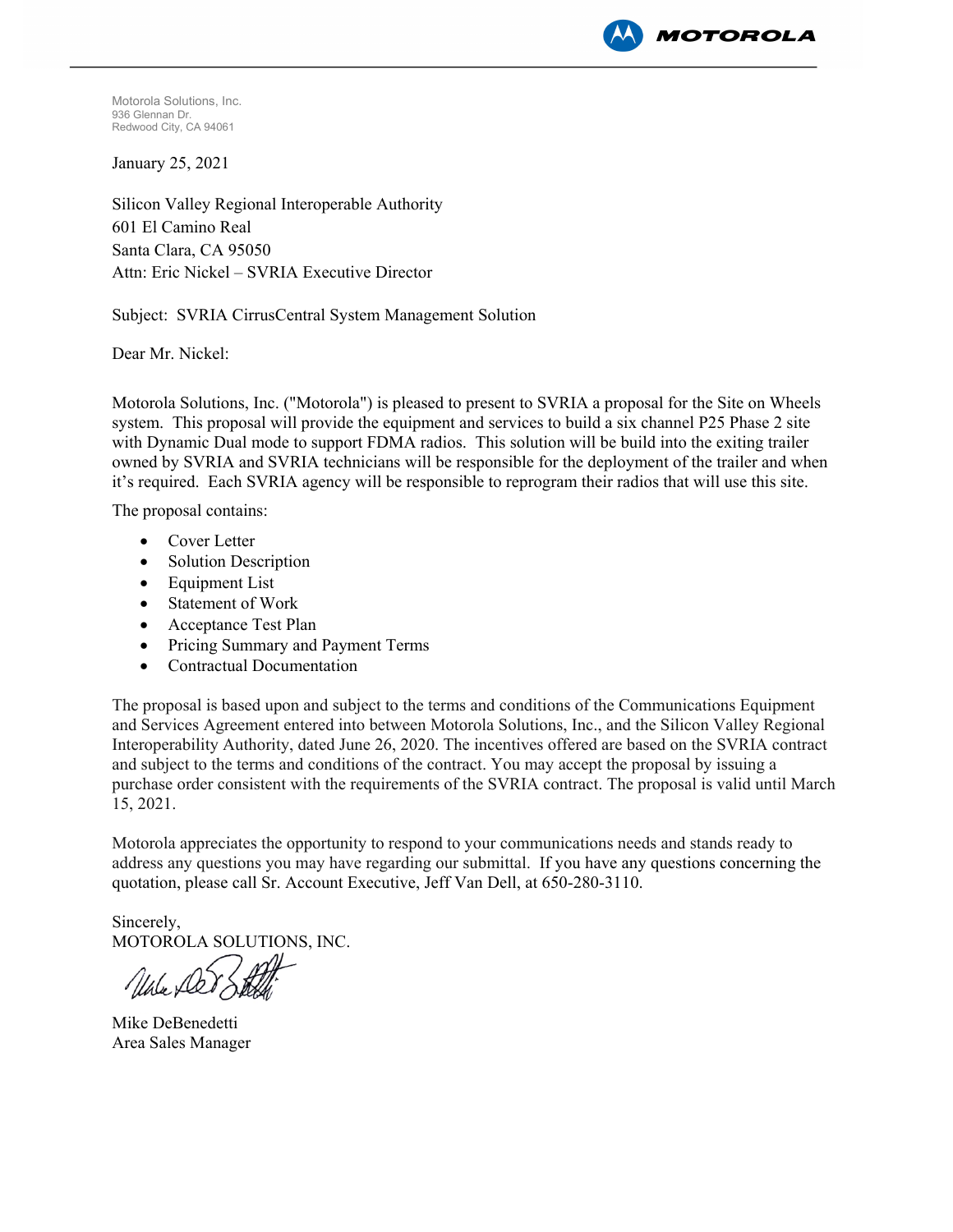### **TABLE OF CONTENTS**

| Section 1 |  |
|-----------|--|
|           |  |
| 1.1       |  |
| 1.2       |  |
| 1.2.1     |  |
| 1.2.2     |  |
| 1.3       |  |
| 1.4       |  |
| Section 2 |  |
|           |  |
| Section 3 |  |
|           |  |
| 3.1       |  |
| 3.2       |  |
| 3.3       |  |
| 3.4       |  |
| Section 4 |  |
|           |  |
| 4.1.1     |  |
| 4.1.2     |  |
| 4.1.3     |  |
| 4.1.4     |  |
| 4.1.5     |  |
| 4.2       |  |
| Section 5 |  |
|           |  |
| 5.1       |  |
| 5.2       |  |
| Section 6 |  |
|           |  |

Silicon Valley Regional Interoperable Authority<br>SVRIA CirrusCentral System Management Solution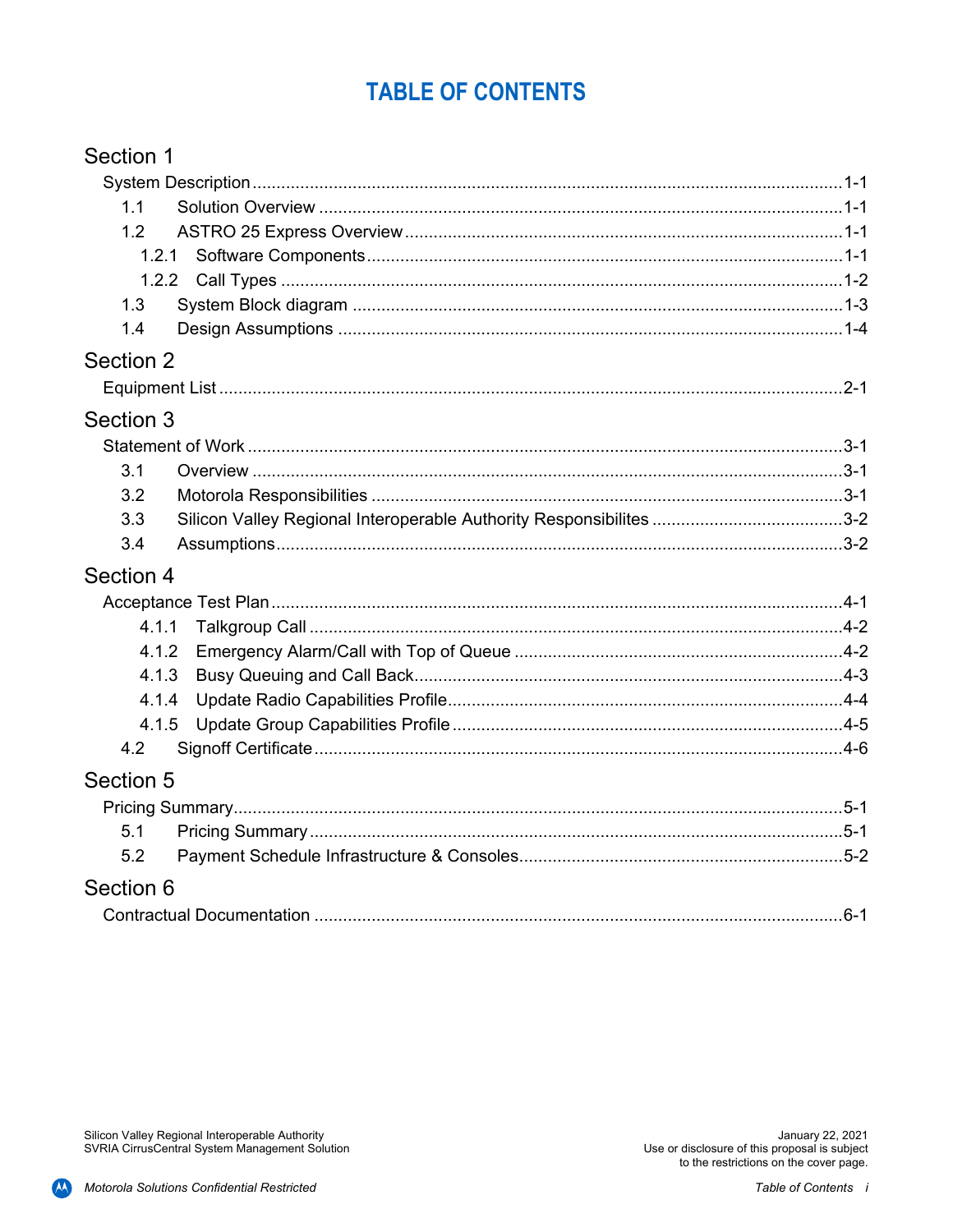# **SECTION 1 SYSTEM DESCRIPTION**

Motorola is proposing a solution to Silicon Valley Regional Interoperable Authority (SVRIA) that consists of one (1) ASTRO 25 Express System with GTR 8000 Base Radios. An overview of the proposed system configuration and capabilities are provided below.

### **1.1 SOLUTION OVERVIEW**

Motorola has proposed a six (6) channel ASTRO25 Express site. The site will use a 700 MHz Band.

- TDMA (to provide 10 talkpaths)
- 2 channels with Dynamic Channel Software

The proposed solution leverages the ASTRO 25 portfolio equipment including G-Series Controller & Stations. The single site ASTRO Express system will have its own trunking System ID that will need to be programmed into user subscriber radios.

### **1.2 ASTRO 25 EXPRESS OVERVIEW**

An ASTRO® 25 Express System with GTR 8000 Base Radios is a single site, standalone P25 compliant trunking system that is capable of supporting up to 6 channels. It supports FDMA and TDMA operational modes.

The hardware components consist of six (6) base radios with redundant site controller modules and RF distribution equipment for transmit and receive paths.

Data, Integrated Voice and Data (IV&D) and ISSI capabilities are not supported. Also, the ability to connect to a wireline console is not available.

#### **1.2.1 Software Components**

This section introduces the software components in an ASTRO® 25 Express System. The following software components are supported and included in this proposal.

#### **Configuration Manager**

- The Configuration Manager enables customers to configure their single-site ASTRO 25 Express Trunking System without the additional cost of zone core equipment
- The Configuration Manager provides the capability for a system manager to configure radio users and talkgroups in a Subscriber Access Control Database in the system site controller
- Capabilities enabled by the Configuration Manager are as follows
	- Authorization of radio operators (individuals and groups)
	- **Transmission vs. Message Trunking**
	- ◆ Service Mode
	- ◆ Voice enable/disable
	- ◆ Talkgroup/Multigroup enable/disable

SVRIA CirrusCentral System Management Solution Use or disclosure of this proposal is subject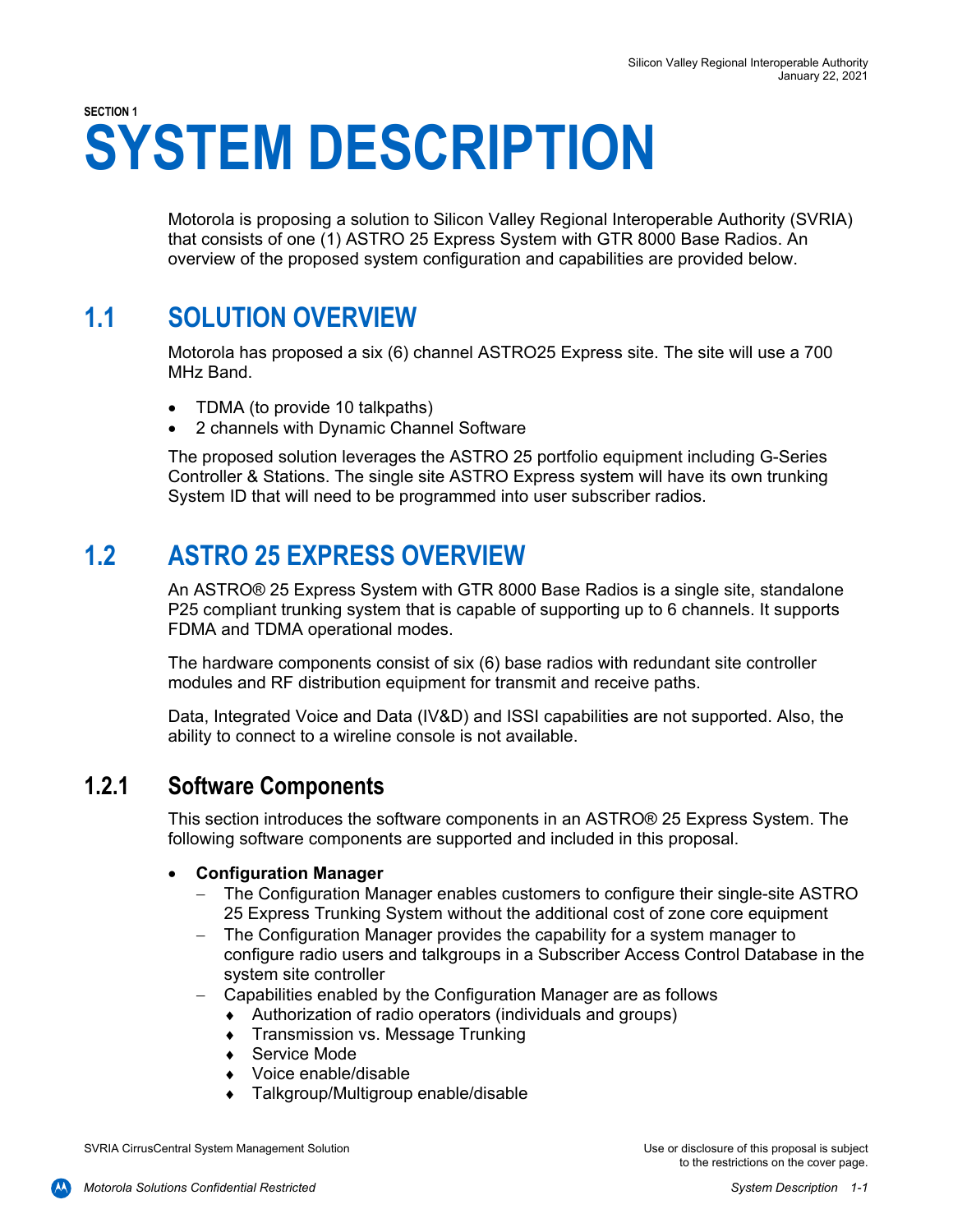- ◆ Unit to Unit enable/disable
- **Transmission Interrupt**
- Call alert enable/disable
- ◆ Emergency call enable/disable
- ◆ Priority Monitor enable/disable
- Audio Interrupt enable/disable
- ◆ Priority Queuing
- Ruthless Preemption for Emergency Calls
- **Software Download Manager (SWDL)** Software Download Manager (SWDL) transfers and installs new firmware in RF site components (base radios and site controllers)
- **Configuration/Service Software (CSS)** The Configuration/Service Software (CSS) is a Windows-based application installed on a laptop or desktop PC used to perform product/box level configurations, status reporting, and servicing tasks for infrastructure devices in a system

The software components listed above will be installed IN A MOTOROLA provided Laptop.

### **1.2.2 Call Types**

The ASTRO Express system will support the following voice call types:

- Talkgroup Calls
- Multigroup Calls
- Emergency Calls
- Private Calls
- Call Alert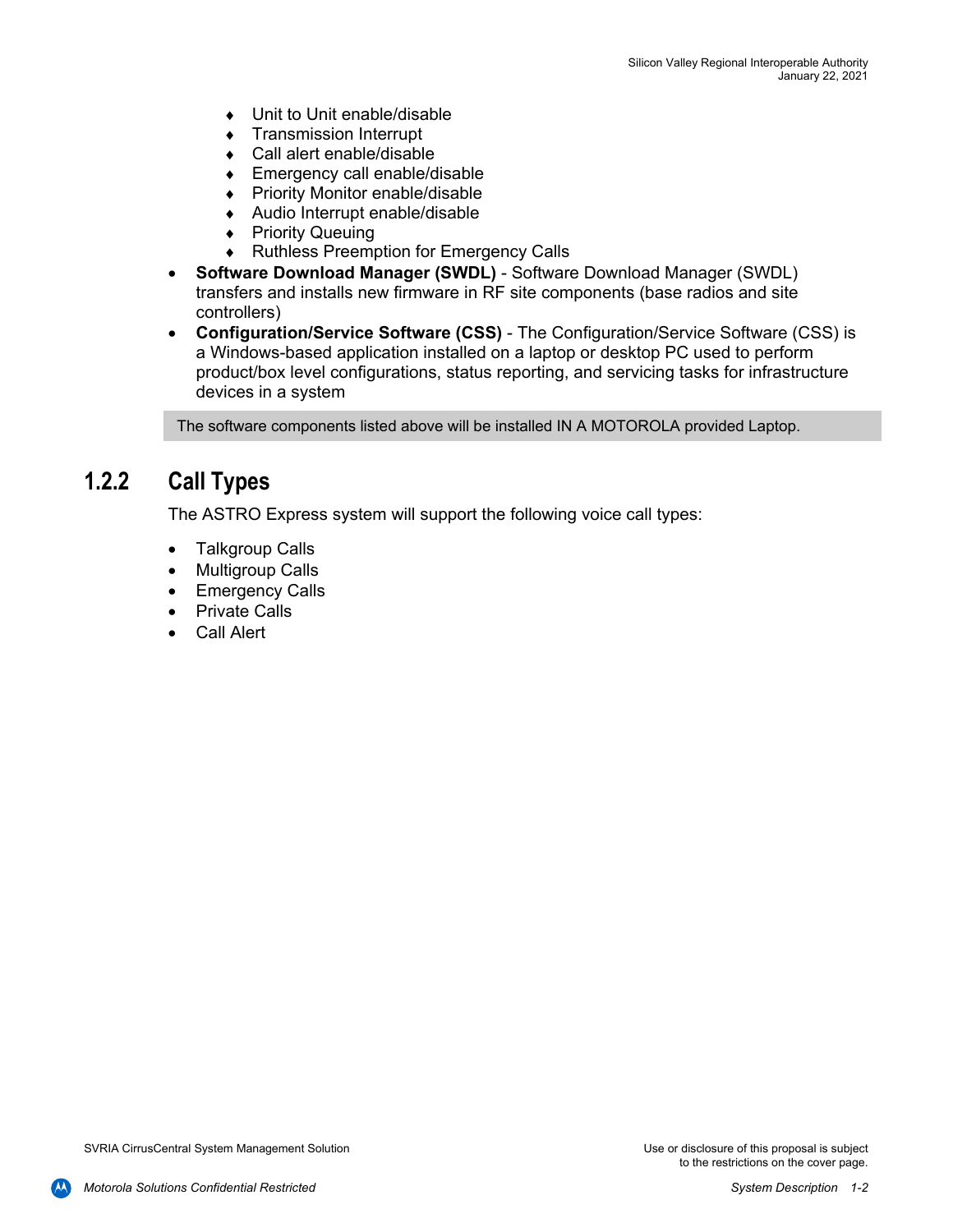### **1.3 SYSTEM BLOCK DIAGRAM**

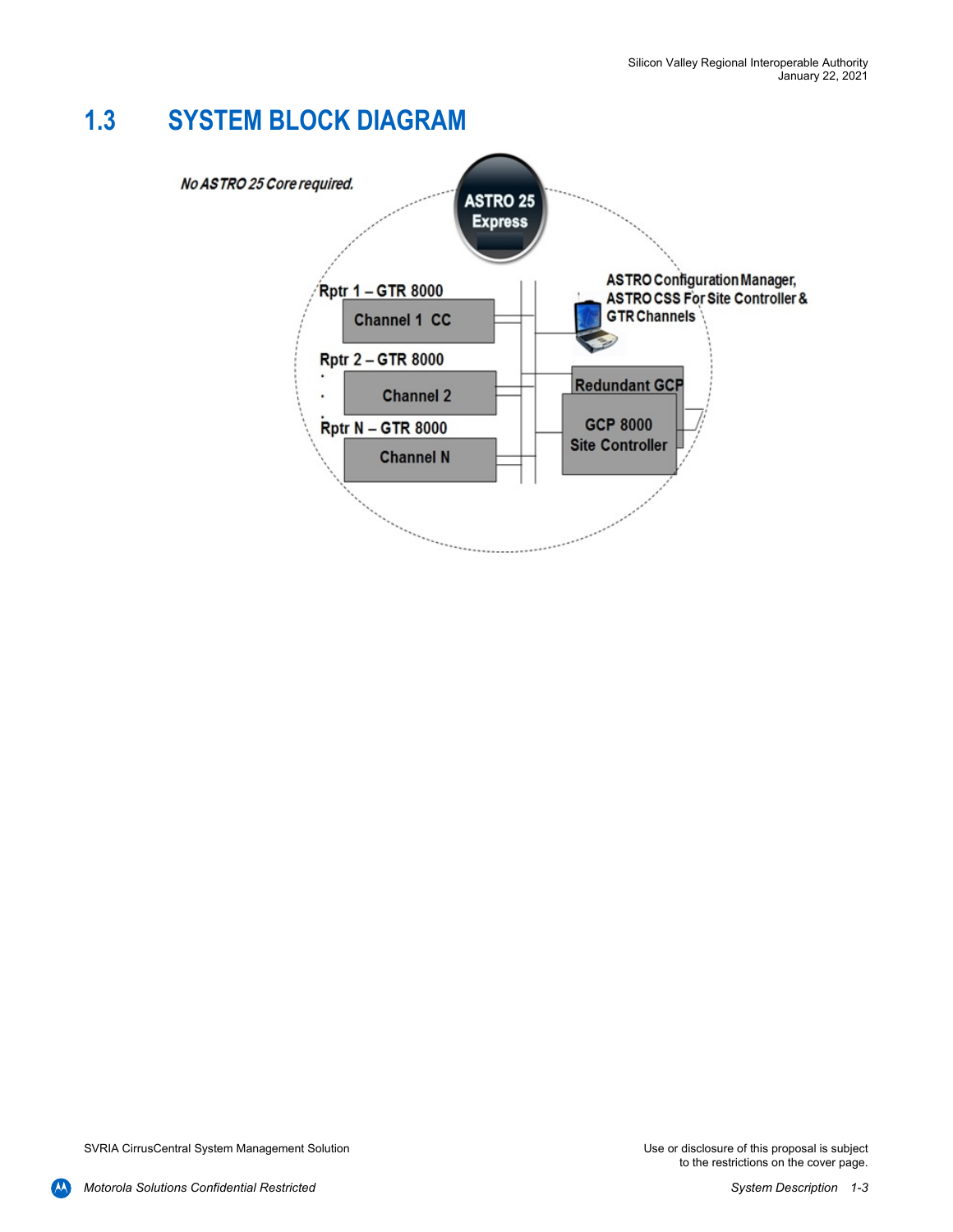### **1.4 DESIGN ASSUMPTIONS**

Motorola has made several assumptions in preparing this proposal for SVRIA. In case of incorrect assumptions, Motorola reserves the right to amend the proposal or contract with a change order.

- The SVRIA provided trailer will have sufficient space available for the system components described.
	- $-$  Equipment will be installed in the SVRIA's existing 2 x 2-post standard racks which is 6' high, 19" wide.
	- SVRIA will move all their existing equipment in order to provide the needed space for all Motorola provided equipment
	- Equipment load will be distributed in the 2 racks to ensure proper weight distribution.
- SVRIA will provide the two (2) main antenna lines for transmit and receive. These are existing lines in the customer's van.
- All Motorola provided equipment will be AC supplied.
- The UPS provided will have a runtime of at least 60 minutes.
- CMU and Tower Top Amplifier are not included.
- Motorola has not included any coverage testing or coverage guarantees as part of this proposal.
	- Voice coverage from site will be "as-is".
	- Motorola is likewise not providing any specific in-building coverage guarantees as a part of this design.
- The SVRIA provided trailer will have adequate electrical power and NEC and R56 compliant site grounding suitable to support the requirements of the system components described.
	- The demarcation point will be the Motorola proposed hardware itself.
	- SVRIA will be responsible to provide and install all breakers and wiring to interface to the Motorola-provided equipment.
	- SVRIA will ensure that there is sufficient and stable AC supply from the SVRIA provided generator to power all Motorola supplied equipment.
- Any site/location upgrades or modifications are the responsibility of SVRIA.
- Approved local, State, or Federal permits as may be required for the installation and operation of the proposed equipment, are the responsibility of the SVRIA.
- Where necessary, SVRIA will provide a dedicated delivery point—such as a warehouse—for receipt, inventory, and storage of equipment prior to delivery to the sites.
- Spare equipment is not proposed at this time.
- Radio subscribers or subscriber upgrades are not included at this time.
	- The SVRIA will be responsible for fleetmapping, codeplug generation and subscriber re-programming, as necessary.
- Console upgrades or connectivity are not included in the scope of this proposal. Control stations and associated antenna systems are not included.
- SVRIA will be responsible for obtaining and maintaining valid FCC licensing (or other approved authority to operate) throughout the life of this project. Site requires frequencies in the 700 MHz band.
	- $-$  It is assumed that frequencies will be available before placing equipment orders.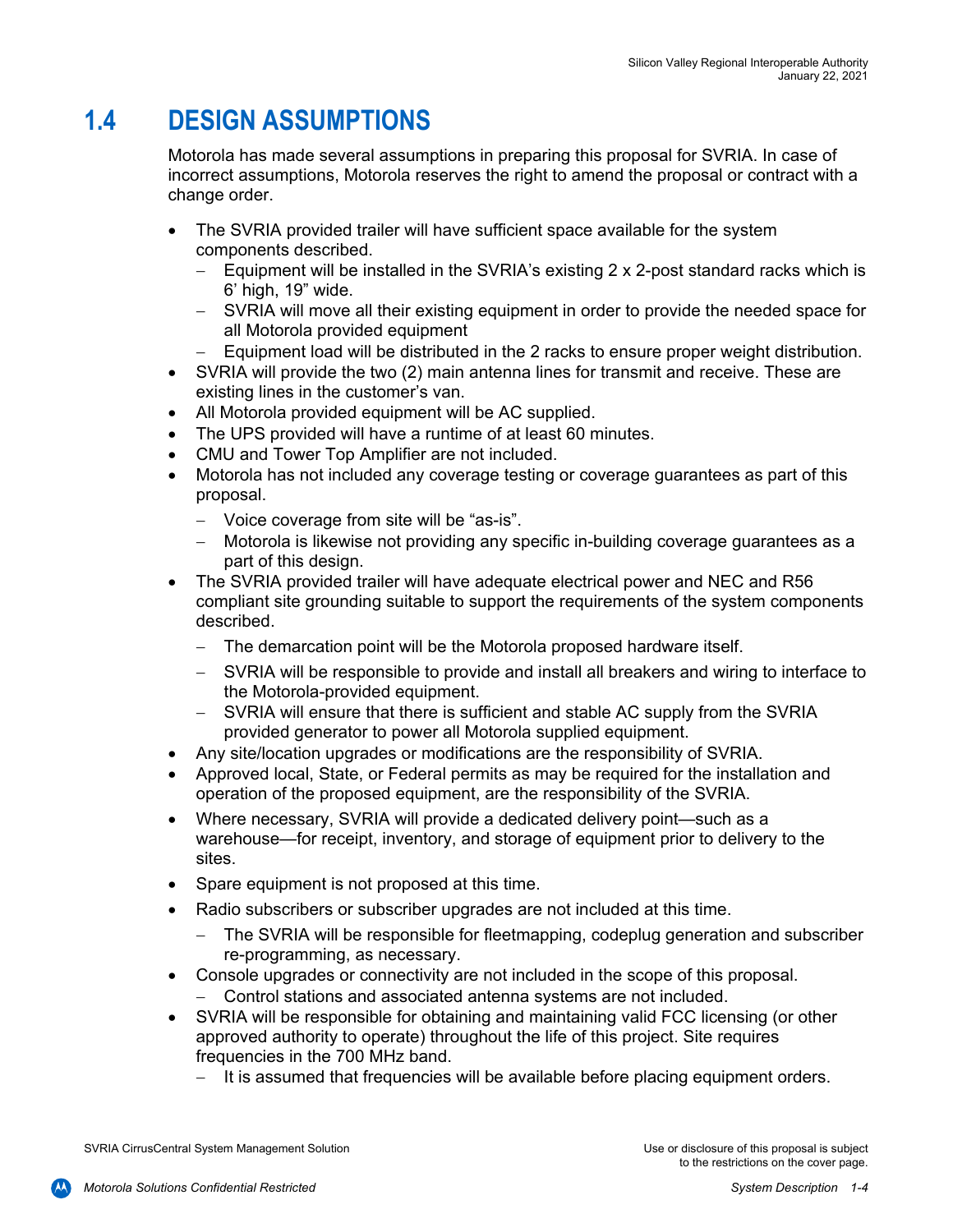- Work is performed during normal business hours on non-holidays, Monday Friday, 8am – 5pm.
- No performance bonds are required.
- Dynamic Channel Software feature is proposed.
- Motorola assumes the appropriate resources from SVRIA will be available when necessary to complete the various project tasks on schedule.
- Motorola is not assuming responsibility for the support and/or performance of the existing

equipment within the new system.

 Motorola does not make any claims to equivalent functionality between the existing P25 IP simulcast system and new ASTRO Express system. The coverage, features and functionality available in the Express system site will be different.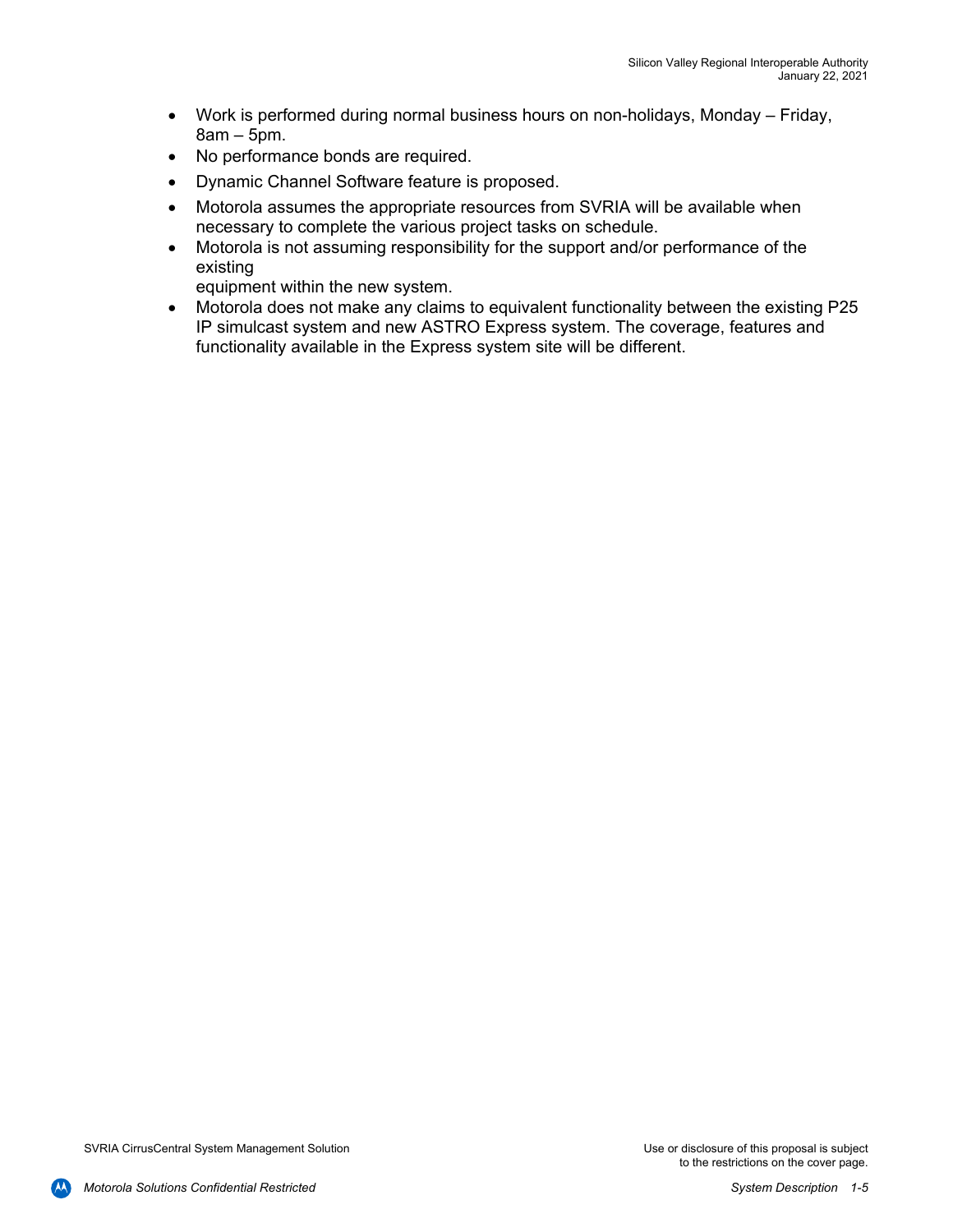# **SECTION 2 EQUIPMENT LIST**

Motorola has proposed the following equipment in this proposal.

| <b>QTY</b>     | <b>NOMENCLATURE</b> | <b>DESCRIPTION</b>                                                  |
|----------------|---------------------|---------------------------------------------------------------------|
| $\mathbf 1$    | T7038               | <b>GCP 8000 SITE CONTROLLER</b>                                     |
| $\overline{2}$ | CA00303AA           | ADD: QTY (1) SITE CONTROLLER                                        |
| $\overline{2}$ | CA01431AA           | ADD: ASTRO 25 EXPRESS SYSTEM SITE CONTROLLER<br>SOFTWARE VOICE ONLY |
| $\mathbf{1}$   | CA03111AA           | ADD: CEC COMPLIANCE                                                 |
| $\mathbf{1}$   | X153AW              | ADD: RACK MOUNT HARDWARE                                            |
| $\mathbf{1}$   | CA01953AA           | ADD: POWER EFFICIENCY PACKAGE                                       |
| $\mathbf 1$    | CA03677AA           | ADD: ASTRO SYSTEM RELEASE 2020.1                                    |
| $\mathbf{1}$   | T7039               | GTR 8000 Base Radio                                                 |
| $\mathbf{1}$   | CA03677AA           | ADD: ASTRO SYSTEM RELEASE 2020.1                                    |
| $\mathbf{1}$   | CA00855AA           | ADD: 700/800 MHZ                                                    |
| $\mathbf{1}$   | CA03111AA           | ADD: CEC COMPLIANCE                                                 |
| $\mathbf{1}$   | CA01430AA           | ADD: ASTRO 25 EXPRESS SYSTEM SINGLE SITE BR<br><b>SOFTWARE</b>      |
| $\mathbf{1}$   | CA01953AA           | ADD: POWER EFFICIENCY PACKAGE                                       |
| $\mathbf 1$    | X153AW              | ADD: RACK MOUNT HARDWARE                                            |
| $\mathbf{1}$   | CA01842AA           | ADD: P25 TDMA SOFTWARE                                              |
| $\mathbf{1}$   | CA01902AA           | ADD: P25 DYNAMIC CHANNEL SOFTWARE                                   |
| $\mathbf 1$    | T7039               | GTR 8000 Base Radio                                                 |
| $\mathbf{1}$   | CA03677AA           | ADD: ASTRO SYSTEM RELEASE 2020.1                                    |
| $\mathbf{1}$   | CA00855AA           | ADD: 700/800 MHZ                                                    |
| 1              | CA03111AA           | ADD: CEC COMPLIANCE                                                 |
| $\mathbf{1}$   | CA01430AA           | ADD: ASTRO 25 EXPRESS SYSTEM SINGLE SITE BR<br><b>SOFTWARE</b>      |
| $\mathbf{1}$   | CA01953AA           | ADD: POWER EFFICIENCY PACKAGE                                       |
| 1              | X153AW              | ADD: RACK MOUNT HARDWARE                                            |
| $\mathbf{1}$   | CA01842AA           | ADD: P25 TDMA SOFTWARE                                              |
| $\mathbf{1}$   | CA01902AA           | ADD: P25 DYNAMIC CHANNEL SOFTWARE                                   |
| $\mathbf{1}$   | T7039               | GTR 8000 Base Radio                                                 |
| 1              | CA03677AA           | ADD: ASTRO SYSTEM RELEASE 2020.1                                    |
| 1              | CA00855AA           | ADD: 700/800 MHZ                                                    |
| $\mathbf{1}$   | CA03111AA           | ADD: CEC COMPLIANCE                                                 |
| $\mathbf 1$    | CA01430AA           | ADD: ASTRO 25 EXPRESS SYSTEM SINGLE SITE BR<br><b>SOFTWARE</b>      |

SVRIA CirrusCentral System Management Solution Use or disclosure of this proposal is subject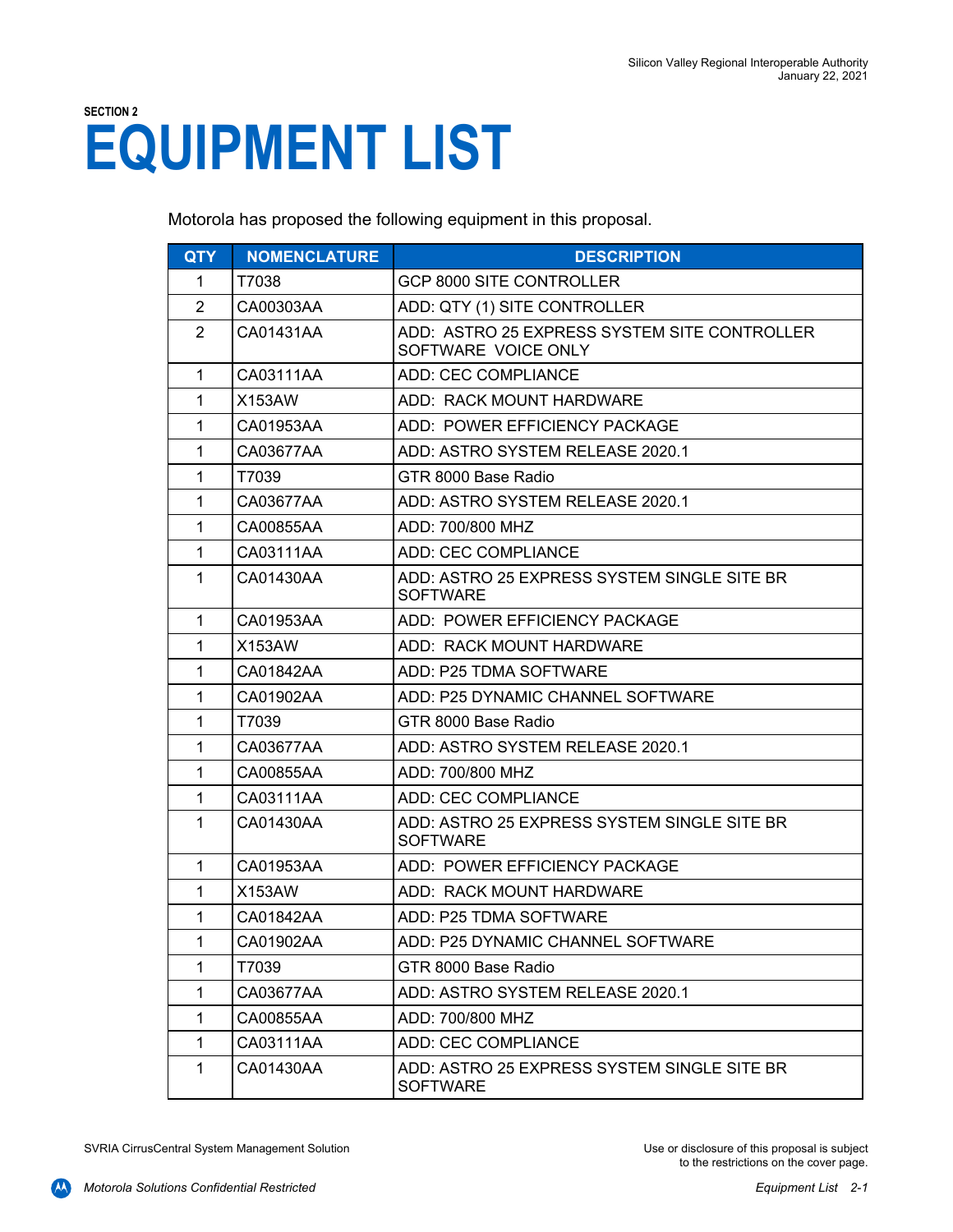| <b>QTY</b>     | <b>NOMENCLATURE</b> | <b>DESCRIPTION</b>                                                        |  |
|----------------|---------------------|---------------------------------------------------------------------------|--|
| 1              | CA01953AA           | ADD: POWER EFFICIENCY PACKAGE                                             |  |
| 1              | X153AW              | ADD: RACK MOUNT HARDWARE                                                  |  |
| 1              | CA01842AA           | ADD: P25 TDMA SOFTWARE                                                    |  |
| 1              | T7039               | GTR 8000 Base Radio                                                       |  |
| 1              | CA03677AA           | ADD: ASTRO SYSTEM RELEASE 2020.1                                          |  |
| 1              | CA00855AA           | ADD: 700/800 MHZ                                                          |  |
| 1              | CA03111AA           | ADD: CEC COMPLIANCE                                                       |  |
| 1              | CA01430AA           | ADD: ASTRO 25 EXPRESS SYSTEM SINGLE SITE BR<br><b>SOFTWARE</b>            |  |
| 1              | CA01953AA           | ADD: POWER EFFICIENCY PACKAGE                                             |  |
| 1              | X153AW              | ADD: RACK MOUNT HARDWARE                                                  |  |
| 1              | CA01842AA           | ADD: P25 TDMA SOFTWARE                                                    |  |
| 1              | T7039               | GTR 8000 Base Radio                                                       |  |
| 1              | CA03677AA           | ADD: ASTRO SYSTEM RELEASE 2020.1                                          |  |
| 1              | CA00855AA           | ADD: 700/800 MHZ                                                          |  |
| 1              | CA03111AA           | ADD: CEC COMPLIANCE                                                       |  |
| 1              | CA01430AA           | ADD: ASTRO 25 EXPRESS SYSTEM SINGLE SITE BR<br><b>SOFTWARE</b>            |  |
| 1              | CA01953AA           | ADD: POWER EFFICIENCY PACKAGE                                             |  |
| 1              | X153AW              | ADD: RACK MOUNT HARDWARE                                                  |  |
| 1              | CA01842AA           | ADD: P25 TDMA SOFTWARE                                                    |  |
| 1              | T7039               | GTR 8000 Base Radio                                                       |  |
| 1              | CA03677AA           | ADD: ASTRO SYSTEM RELEASE 2020.1                                          |  |
| 1              | CA00855AA           | ADD: 700/800 MHZ                                                          |  |
| 1              | CA03111AA           | <b>ADD: CEC COMPLIANCE</b>                                                |  |
| $\mathbf{1}$   | CA01430AA           | ADD: ASTRO 25 EXPRESS SYSTEM SINGLE SITE BR<br><b>SOFTWARE</b>            |  |
| 1              | CA01953AA           | ADD: POWER EFFICIENCY PACKAGE                                             |  |
| 1              | X153AW              | ADD: RACK MOUNT HARDWARE                                                  |  |
| 1              | CA01842AA           | ADD: P25 TDMA SOFTWARE                                                    |  |
| 1              | T7555               | ASTRO 25 EXPRESS CONFIGURATION MANAGER                                    |  |
| 1              | NPI 001235          | Multicoupler, 700-800 custom 16 port                                      |  |
| 1              | NPI 001237          | Combiner, 800 custom 6 port                                               |  |
| $\overline{c}$ | <b>CLN1868</b>      | 2930F 24-PORT SWITCH                                                      |  |
| $\overline{c}$ | <b>CLN1866</b>      | FRU: 1M DAC CABLE                                                         |  |
| $\overline{2}$ | DS11011188          | PDU, 120/240 SPLIT PH OR N+1 REDUNDANT, 60A MAX PER<br>PHASE, SIX DEDICAT |  |
| 4              | DS3750295           | BREAKER, 5 AMP, CB UL 489 LISTED FOR AC EDGE II (1101-<br>1188)           |  |

SVRIA CirrusCentral System Management Solution

**CAN**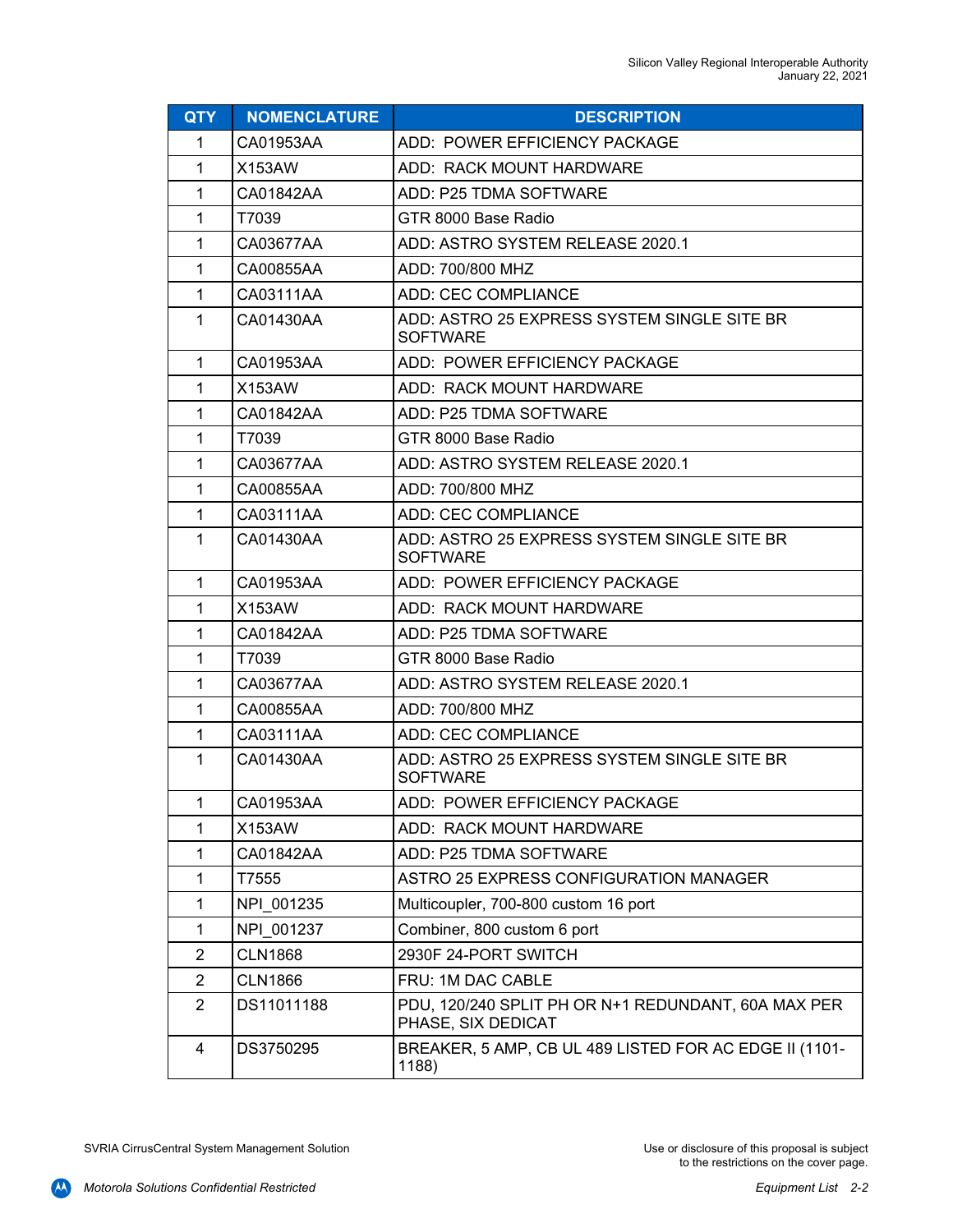| <b>QTY</b>     | <b>NOMENCLATURE</b>  | <b>DESCRIPTION</b>                                                               |
|----------------|----------------------|----------------------------------------------------------------------------------|
| 8              | DS3750297            | BREAKER, 15 AMP, CB UL 489 LISTED FOR AC EDGE II (1101-<br>1188)                 |
| $\overline{2}$ | DS9PXXR27003064<br>S | UPS, 9PX, 2700W, 120V, SOFTWIRED, 64 MIN RUNTIME<br><b>RACKMOUNT</b>             |
| $\overline{4}$ | DSRMP615A            | SPD, TYPE 3, 120V RACK MOUNT, 15A PLUG-IN W/ (6) 15A<br><b>NEMA 5-15 OUTLETS</b> |
| $\overline{2}$ | DS1101990            | SPD, SHIELDED RJ-45 JACK, SINGLE LINE GBE (1000MBPS)<br><b>R56 COMPLIANT</b>     |
| 3              | <b>DSTSJADP</b>      | RACK MOUNT GROUND BAR, 19 IN FOR TSJ AND WPH<br><b>SERIES DATA SPDS</b>          |
| $\mathbf{1}$   | TT3721               | ZBOOK 15 G6 NON RETURNABLE                                                       |
| 1              | T7885                | MCAFEE WINDOWS AV CLIENT                                                         |
| 1              | <b>DLN6895</b>       | FRU: PA 7/800 MHz                                                                |
| 1              | <b>DLN6885</b>       | FRU: XCVR 7/800 MHZ V2                                                           |
| 1              | <b>DLN6634</b>       | FRU: 700/800 MHZ SITE LNA                                                        |
| $\mathbf 1$    | <b>DLN1306</b>       | FRU: 700/800 MHZ CABINET RMC MODULE                                              |
| $\mathbf 1$    | <b>DLN6805</b>       | FRU: ENERGY EFFICIENT POWER SUPPLY                                               |
| 1              | <b>DLN6898</b>       | FRU: FAN MODULE                                                                  |
| $\mathbf{1}$   | <b>DLN6455</b>       | CONFIGURATION/SERVICE SOFTWARE                                                   |
| $\mathbf 1$    | <b>DSCC80703</b>     | OMNI, CORPORATE COLLINEAR, 3 DBD, 746-870 MHZ, PIM &<br>25 KW PIP RATED          |
| 2              | DSUC114              | ANTENNA CLAMP 60 TO 115MM                                                        |
| 15             | DSLDF450ACABLE       | CABLE: 1/2" LDF HELIAX POLY JKT PER FOOT                                         |
| $\overline{2}$ | DSL4TDMPSA           | 7-16 DIN MALE POSITIVE STOP FOR 1/2 IN AL4RPV-50, LDF4-<br>50A, HL4RPV-50        |
| $\overline{2}$ | DS221213             | <b>WEATHERPROOFING KIT</b>                                                       |
| $\mathbf{1}$   | <b>DSTSXDFMBF</b>    | RF SPD, 698-2700MHZ DC BLOCK HIGH PWR, DIN FEM/MALE<br><b>BI-DIR W/ BRACKET</b>  |
| 1              | <b>DSGSAKITD</b>     | <b>GROUND STRAP KIT - DIN</b>                                                    |
| 35             | DSLDF450ACABLE       | CABLE: 1/2" LDF HELIAX POLY JKT PER FOOT                                         |
| 1              | DSL4TNMPSA           | TYPE N MALE POSITIVE STOP FOR 1/2 IN AL4RPV-50, LDF4-<br>50A, HL4RPV-50          |
| $\mathbf 1$    | <b>DSL4TDMPSA</b>    | 7-16 DIN MALE POSITIVE STOP FOR 1/2 IN AL4RPV-50, LDF4-<br>50A, HL4RPV-50        |
| $\mathbf 1$    | <b>DSCC80703</b>     | OMNI, CORPORATE COLLINEAR, 3 DBD, 746-870 MHZ, PIM &<br><b>25 KW PIP RATED</b>   |
| $\overline{2}$ | DSUC114              | ANTENNA CLAMP 60 TO 115MM                                                        |
| 15             | DSLDF450ACABLE       | CABLE: 1/2" LDF HELIAX POLY JKT PER FOOT                                         |
| $\mathbf 1$    | DSL4TNMPSA           | TYPE N MALE POSITIVE STOP FOR 1/2 IN AL4RPV-50, LDF4-<br>50A, HL4RPV-50          |
| $\mathbf 1$    | DSL4TDMPSA           | 7-16 DIN MALE POSITIVE STOP FOR 1/2 IN AL4RPV-50, LDF4-<br>50A, HL4RPV-50        |

SVRIA CirrusCentral System Management Solution

**CAN**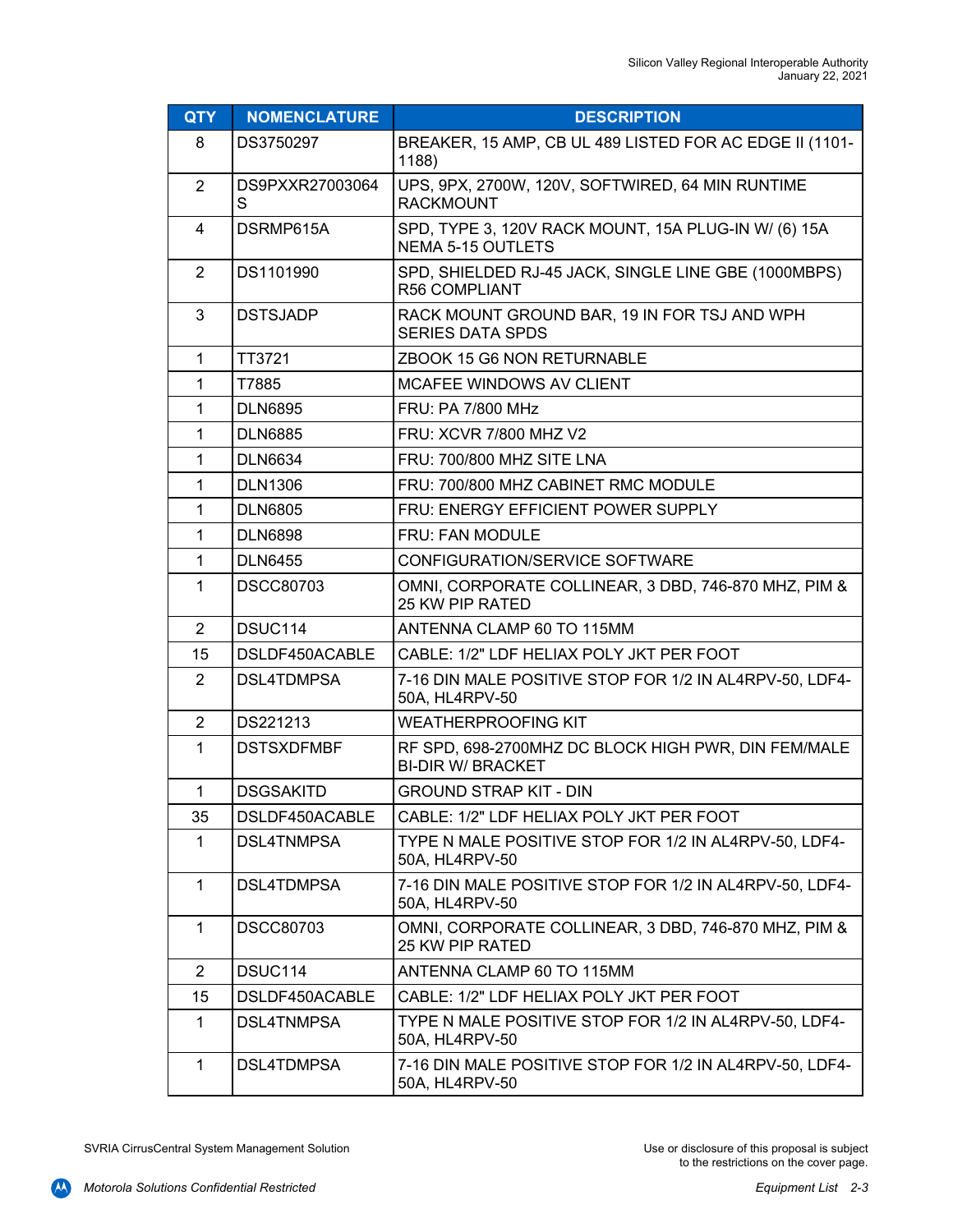| <b>QTY</b>    | <b>NOMENCLATURE</b> | <b>DESCRIPTION</b>                                                      |
|---------------|---------------------|-------------------------------------------------------------------------|
| 2             | DS221213            | <b>WEATHERPROOFING KIT</b>                                              |
|               | DS1090501WA         | RF SPD, 700-1000MHZ BROADBAND 15 VDC PASS NM ANT,<br>NF EQUIP PIP, ASIG |
| 35            | DSFSJ450BCABLE      | FSJ4-50B 1/2" 50 OHM                                                    |
| $\mathcal{P}$ | DSF4PNMV2HC         | TYPE N MALE FOR 1/2 IN FSJ4-50B CABLE                                   |

**AA**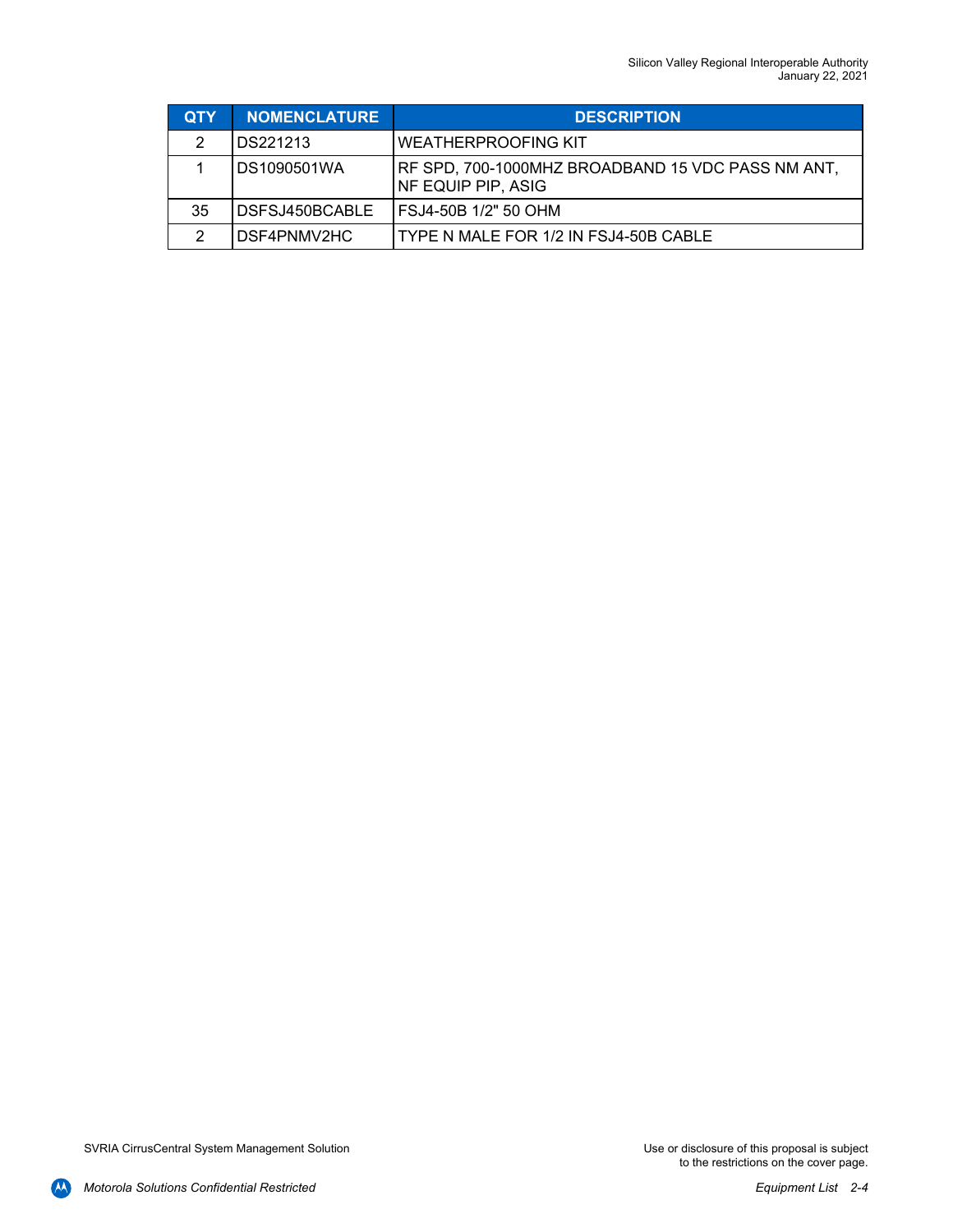# **SECTION 3 STATEMENT OF WORK**

### **3.1 OVERVIEW**

This Statement of Work (SOW) describes the deliverables to be furnished to SVRIA. The tasks described herein will be performed by Motorola and SVRIA to implement the solution described in the System Description. It describes the actual work involved in installation, identifies the installation standards to be followed, and clarifies the responsibilities for both Motorola and the SVRIA during the project implementation. Specifically, this SOW provides:

- A summary of the phases and tasks to be completed within the project lifecycle.
- A list of the deliverables associated with the project.
- A description of the responsibilities for both Motorola and SVRIA.
- The qualifications and assumptions taken into consideration during the development of this project.

This SOW provides the most current understanding of the work required by both parties to ensure a successful project implementation. Should any of the sites or project scope changes, a revision to the SOW and associated pricing will be required. It is understood that this SOW is a working document, and that it will be revised as needed to incorporate any changes associated with contract negotiations, Contract Design Review (CDR), and any other change orders that may occur during the execution of the project.

Motorola has proposed a six (6) channel ASTRO25 Express site. The site will use a 700 MHz Band.

- TDMA (to provide 10 talkpaths)
- 2 channels with Dynamic Channel Software

### **3.2 MOTOROLA RESPONSIBILITIES**

Motorola's general responsibilities include the following:

- Perform the installation of the Motorola supplied equipment described above
- Schedule the implementation in agreement with SVRIA
- Coordinate the activities of all Motorola personnel and subcontractors under this contract
- Installation, optimization, and programming of the ASTRO 25 Express Site
- Administer safe work procedures for installation
- Acceptance Testing of the ASTRO 25 Express Site
- Project Management, System Technologist, Post Sale Engineering Support
- System Documentation
- No subscriber flashes, programming, or implementation is included
- Warranty Services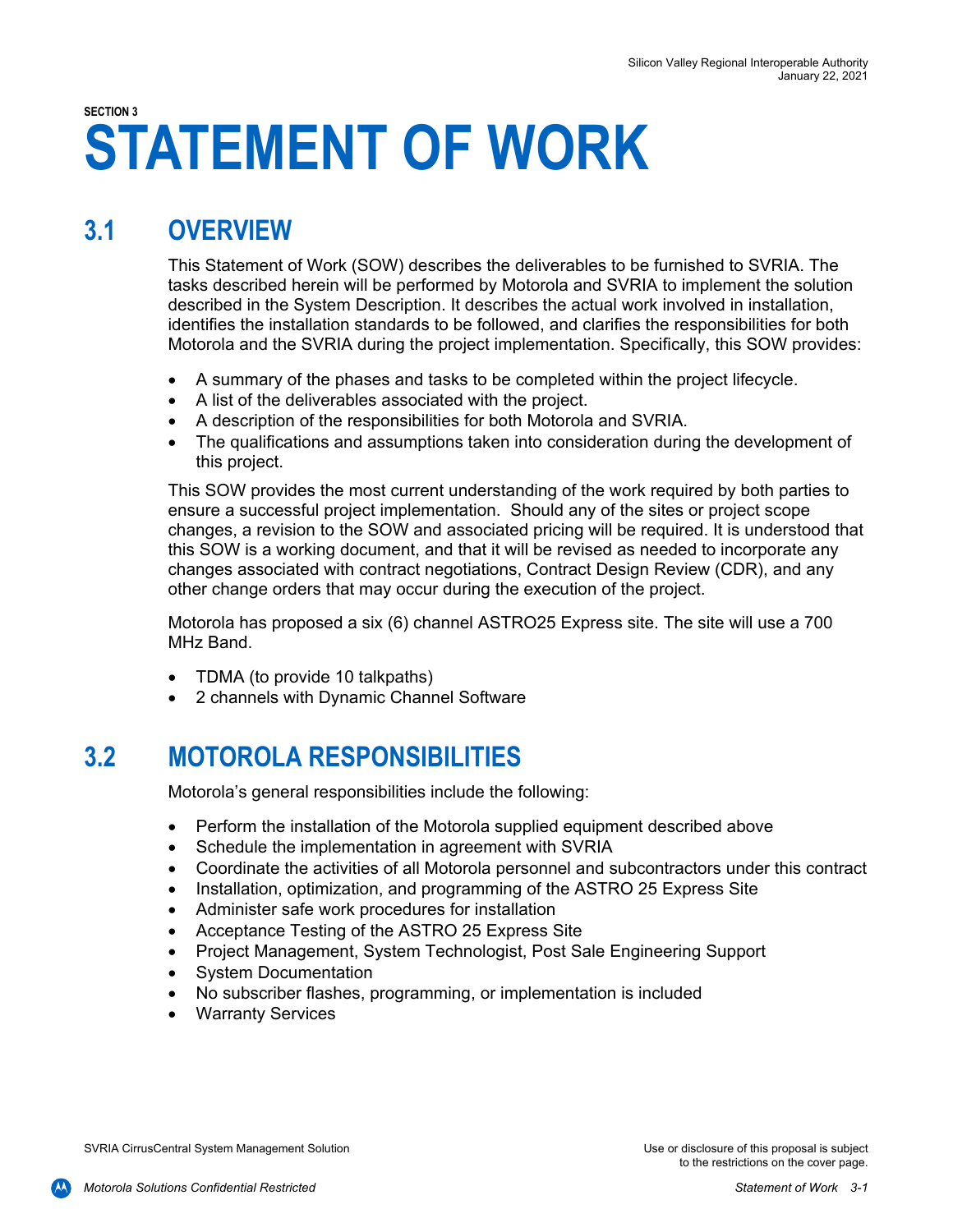### **3.3 SILICON VALLEY REGIONAL INTEROPERABLE AUTHORITY RESPONSIBILITES**

SVRIA will assume responsibility for the installation and performance of all other equipment and work necessary for completion of this project that is not provided by Motorola. General responsibilities for SVRIA include the following:

- Provide the Trailer which has room for equipment racks required for system installation
- Ensure the trailer meet space, grounding, power, and connectivity requirements that meet R56 installation guidelines. Any improvements required to meet R56 standards, will be SVRIA's responsibility.
- Obtain site access required for project implementation.
- SVRIA will provide a dedicated delivery point, such as a warehouse, for receipt, inventory and storage of equipment prior to delivery to the site(s).
- Coordinate the activities of all SVRIA vendors or other contractors

### **3.4 ASSUMPTIONS**

Motorola has based the system design on information provided by SVRIA and an analysis of their system requirements. All assumptions have been listed below for review. Should Motorola's assumptions be deemed incorrect or not agreeable to SVRIA, a revised proposal with the necessary changes and adjusted costs may be required. Changes to the equipment or scope of the project after contract may require a change order

- All work is to be performed during normal work hours, Monday through Friday 8:00 a.m. to 5:00 p.m.
- Motorola is not responsible for interference caused or received by the Motorola provided equipment except for interference that is directly caused by the Motorola-provided transmitter(s) to the Motorola-provided receiver(s). Should SVRIA's system experience interference, Motorola can be contracted to investigate the source and recommend solutions to mitigate the issue.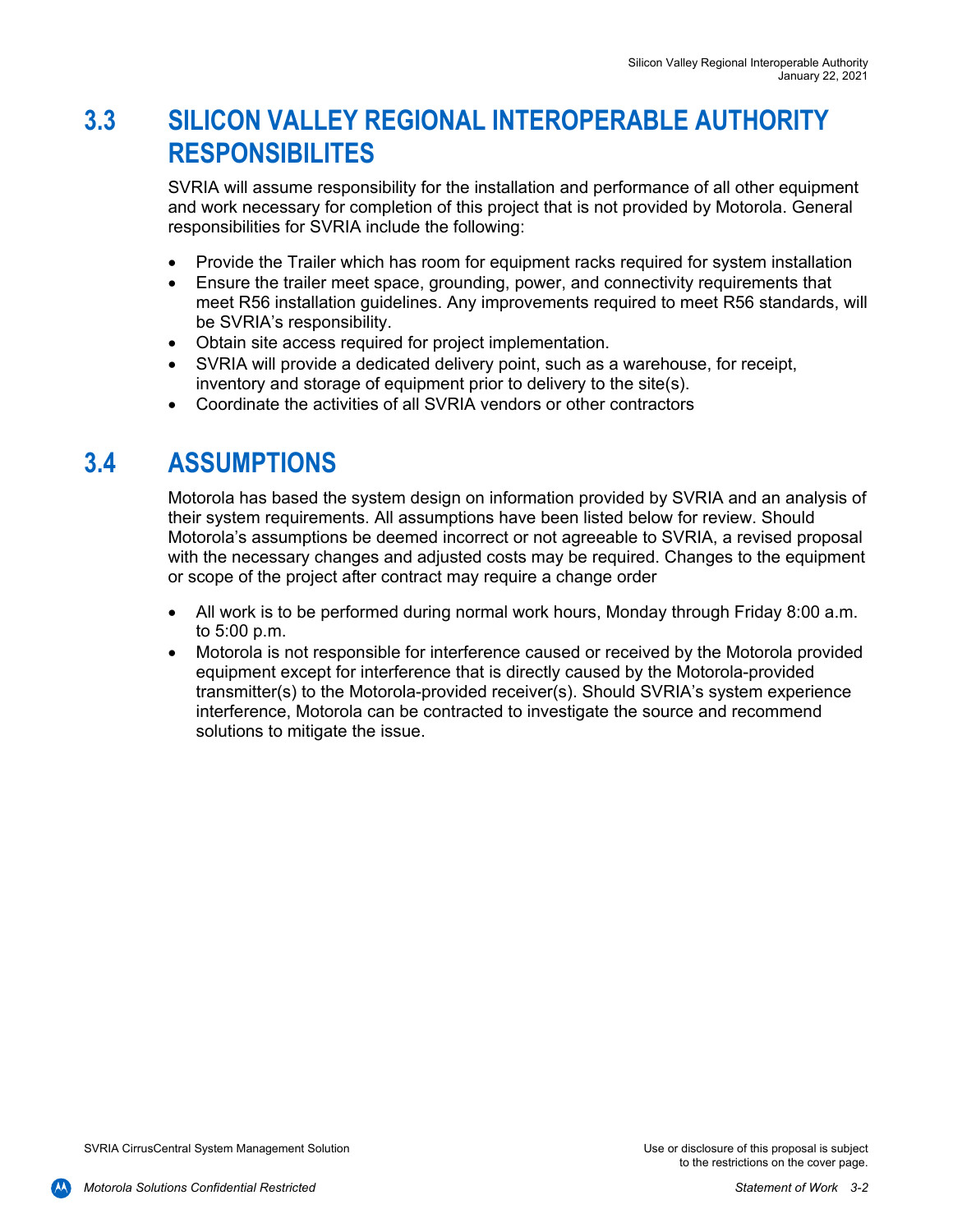## **SECTION 4 ACCEPTANCE TEST PLAN**

Motorola has provided a draft functional test plan below for system performance.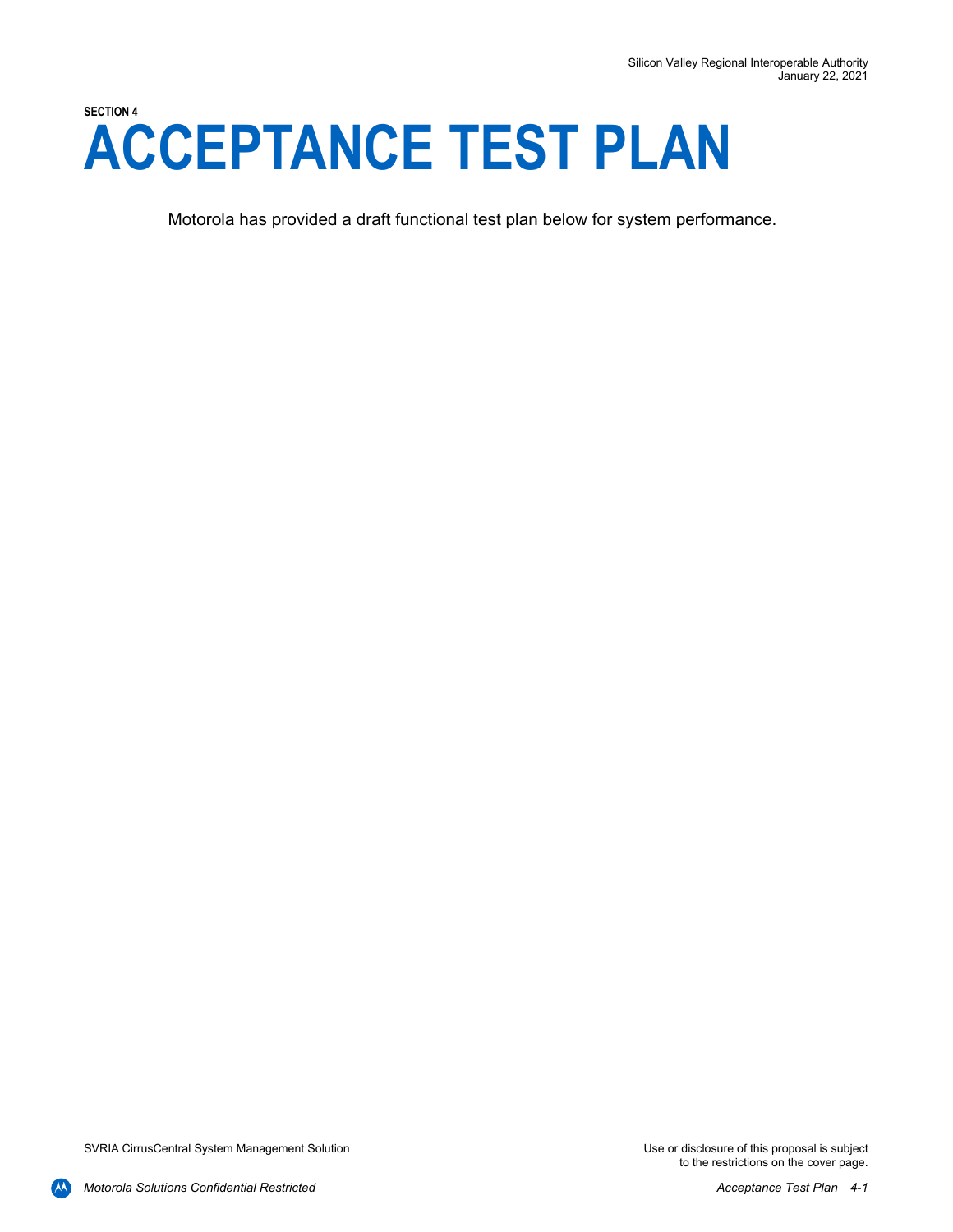#### **Trunking Features**

#### **4.1.1 Talkgroup Call**

#### **1. DESCRIPTION**

The Talkgroup is the primary level of organization for communications on a trunked radio system. Radios with Talkgroup call capability will be able to communicate with other members of the same Talkgroup. This provides the effect of a private channel down to the Talkgroup level. This test will demonstrate that a Talkgroup transmission initiated by a radio user will only be heard by system users, which have, the same Talkgroup selected. As with other types of calls, Talkgroup calls can take place from anywhere in the system.

#### **SETUP**

RADIO-1 - TALKGROUP 1 RADIO-2 - TALKGROUP 1 RADIO-3 - TALKGROUP 2 RADIO-4 - TALKGROUP 2

#### **VERSION #1.150**

#### **2. TEST**

- Step 1. Initiate a Wide Area Call with RADIO-1 in TALKGROUP 1.
- Step 2. Observe that only RADIO-2 will be able to monitor and respond to the call.
- Step 3. Initiate a Wide Area Call with RADIO-3 in TALKGROUP 2.
- Step 4. Observe that only RADIO-4 will be able to monitor and respond the call.

**Pass\_\_\_\_ Fail\_\_\_\_**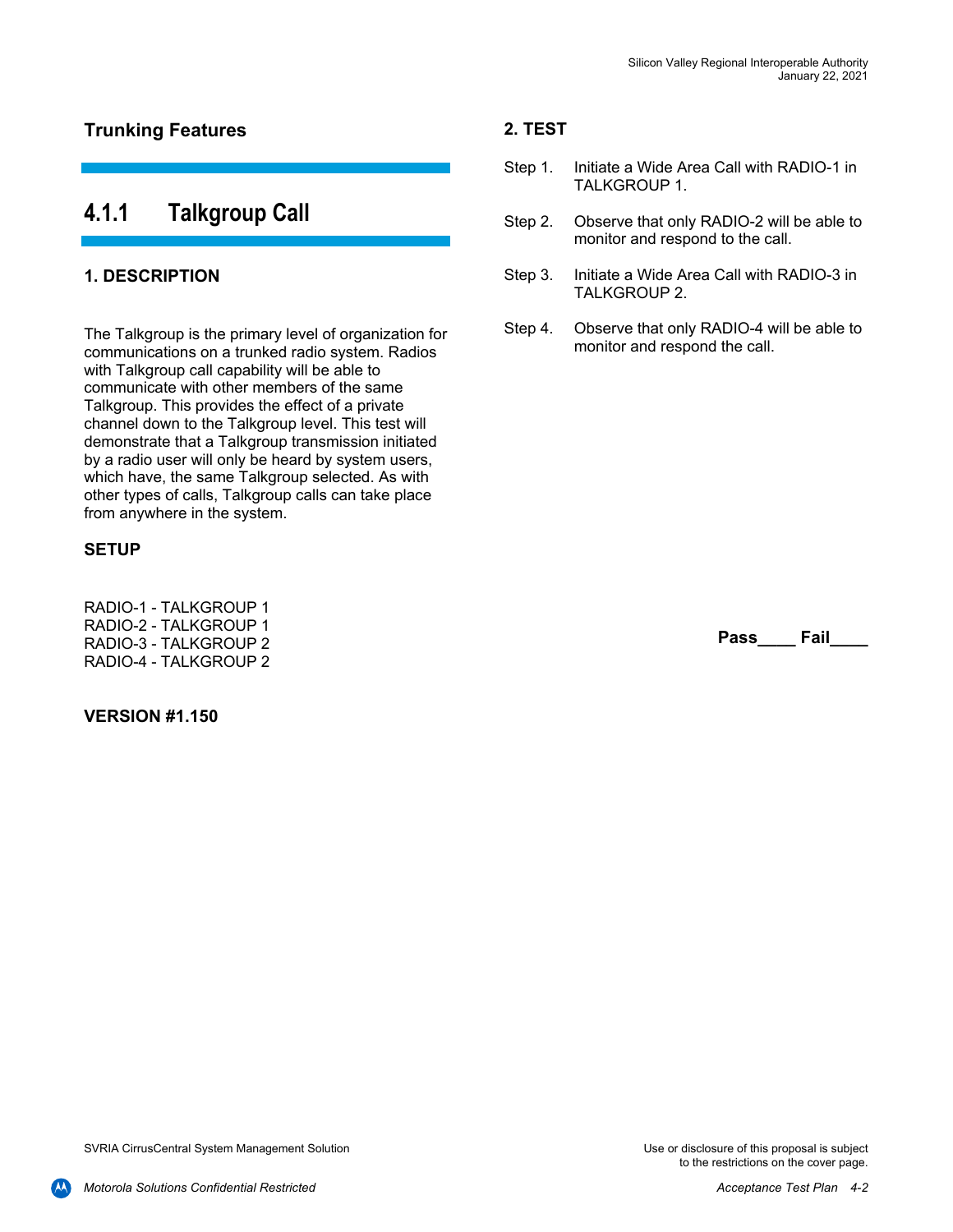#### **Trunking Features**

### **4.1.2 Emergency Alarm/Call with Top of Queue**

#### **1. DESCRIPTION**

Users in life threatening situations can use the Emergency button on the radio to immediately send an emergency signal to the other TG members and to be assigned the next available voice channel. An Emergency Call can be set to either Top of Queue or Ruthless

Preemption operation. This test verifies the Emergency ID will appear on the display of the monitoring subscribers. To accomplish this, an Emergency Alarm and Call will be initiated from an Radio which will be received by another Radio affiliated in the system.

#### **SETUP**

RADIO-1 - TALKGROUP 1 RADIO-1 - SITE - SITE 1 RADIO-2 - TALKGROUP 1 RADIO-2 - SITE - SITE 1 RADIO-3 - TALKGROUP 2 RADIO-3 - SITE - SITE 1 RADIO-4 - TALKGROUP 3 RADIO-4 - SITE - SITE 1

#### **VERSION #1.060**

#### **2. TEST**

- Step 1. While the system is in trunking mode, verify that all radios are affiliated as described.
- Step 2. Busy all channels at the site with the exception of the control channel and one voice channel
- Step 3. Press the PTT to initiate a call with RADIO-3 and hold the PTT switch until instructed to release
- Step 4. Key RADIO-4 and verify radio receives a busy tone. Release the PTT switch on RADIO-4.
- Step 5. Using RADIO-1 send an Emergency Call by depressing the emergency switch and then the PTT switch.
- Step 6. Observe that RADIO-1 cannot transmit due to the voice channel being busy
- Step 7. Release the PTT switch on RADIO-3.
- Step 8. Observe that RADIO-1 receives the call back before RADIO-4 and is able to proceed with the call.
- Step 9. \*\*For radios with displays only\*\* Observe that the display on RADIO-2 denotes an emergency and the unit ID of RADIO-1
- Step 10. Dekey RADIO-1 and end the Emergency Call by holding down the Emergency button on RADIO-1 until an alert tone sounds. Verify RADIO-1 returns to normal operation and that RADIO-4 receives a callback after the emergency hang time expires.

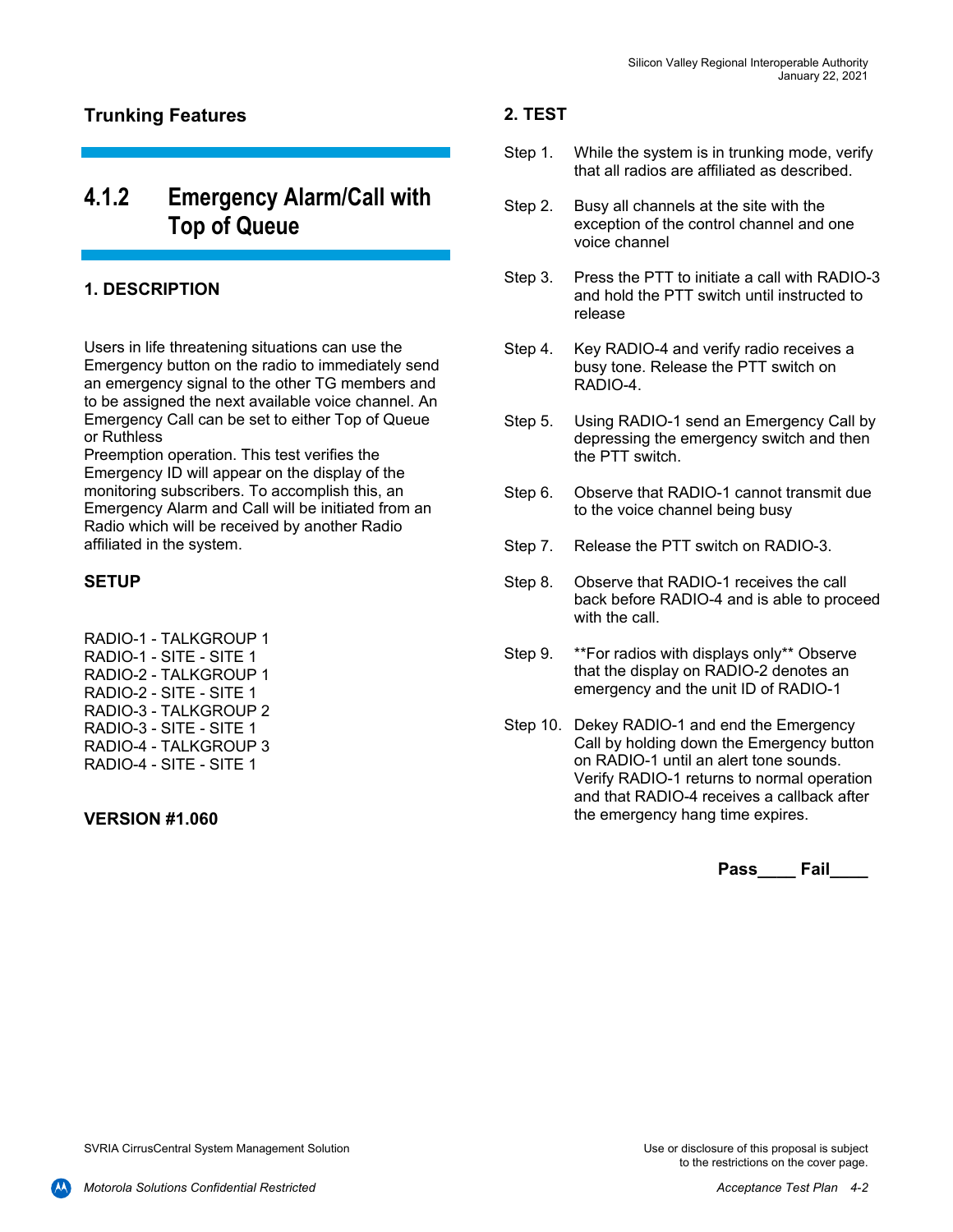#### **Trunking Features**

### **4.1.3 Busy Queuing and Call Back**

#### **1. DESCRIPTION**

Once the system channel capacity is full, all radio users trying to enter the system will receive a Busy signal and be put in queue by priority. Once a voice channel is available, the system will call back the highest queued user with a callback tone.

#### **SETUP**

RADIO-1 - TALKGROUP 1 RADIO-1 - SITE - SITE 1 RADIO-2 - TALKGROUP 2 RADIO-2 - SITE - SITE 1 RADIO-3 - TALKGROUP 3 RADIO-3 - SITE - SITE 1

#### **VERSION #1.040**

#### **2. TEST**

- Step 1. Disable all but one voice channel at SITE 1.
- Step 2. Verify priority levels of talkgroups are the same level.
- Step 3. Press the PTT of RADIO-1 and hold. This will capture the last voice channel.
- Step 4. Key RADIO-2 and then key RADIO-3. Both RADIO-2 and RADIO-3 will receive busy tones.
- Step 5. Release the PTT of RADIO-1.
- Step 6. Verify RADIO-2 receives the first callback.
- Step 7. Verify RADIO-3 receives the second callback.
- Step 8. Return all channels to service.

**Pass\_\_\_\_ Fail\_\_\_\_** 

to the restrictions on the cover page.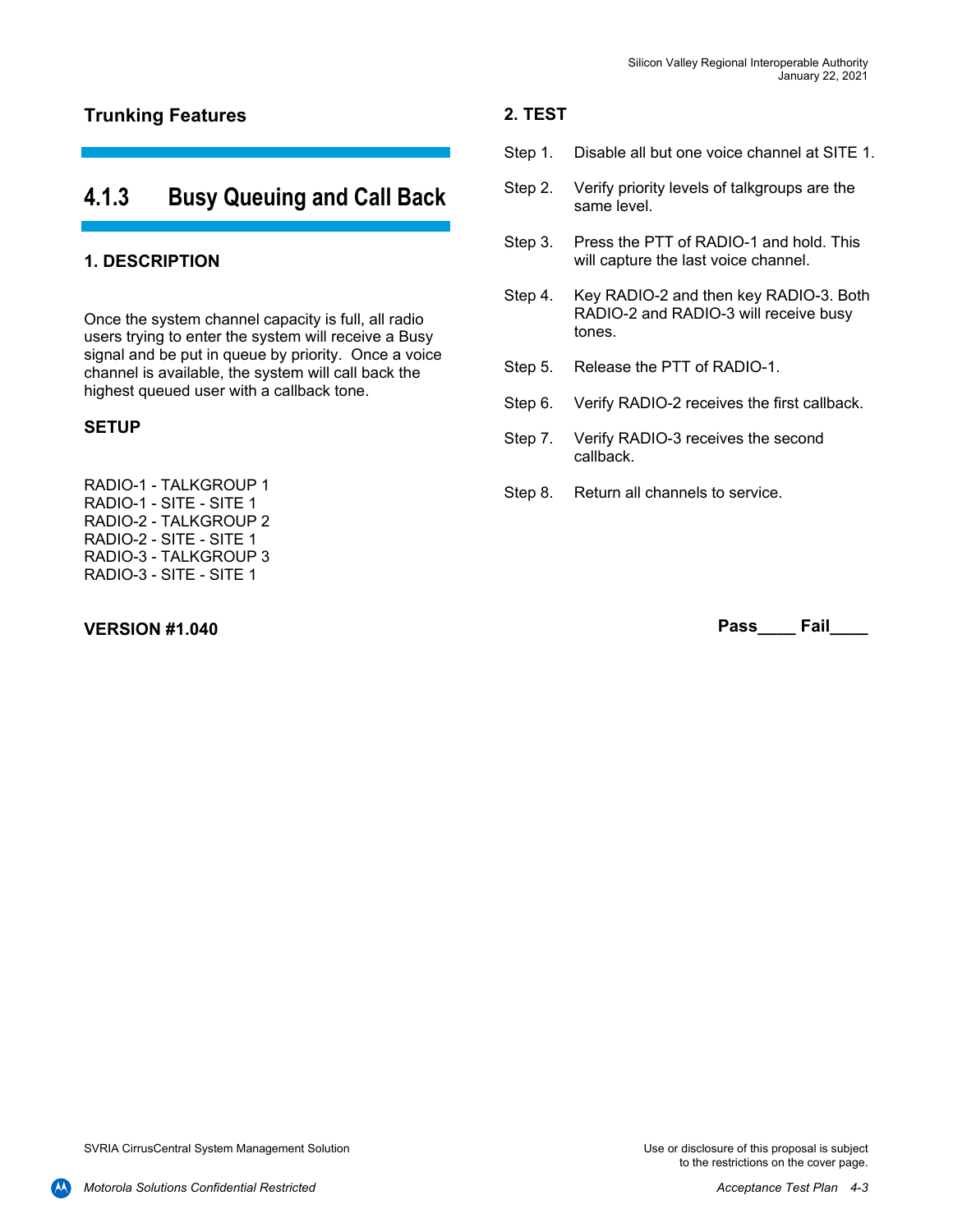**System Management Tests - ASTRO Express** 

### **4.1.4 Update Radio Capabilities Profile**

#### **1. DESCRIPTION**

This test verifies that Radio Capabilities Profile can be modified by the system operator.

#### **SETUP**

RADIO-1 – TALKGROUP 1 RADIO-2 – TALKGROUP 1

#### **VERSION #1.000**

#### **2. TEST**

- Step 1. If a radio record doesn't exist for RADIO-1 or RADIO-2, create the record(s) using Configuration Manager.
- Step 2. In Radio Capabilities Profile for RADIO-1, set Private Call Capability Flag to "No". Distribute using delta download.
- Step 3. Attempt private call between RADIO-1 and RADIO-2. Verify that private call can not be used.
- Step 4. In Radio Capabilities Profile for RADIO-1, set Private Call Capability Flag to "Yes". Distribute using delta download.
- Step 5. Attempt private call from RADIO-1 to RADIO-2. Verify private call can be made between RADIO-1 and RADIO-2.

**Pass\_\_\_\_ Fail\_\_\_\_**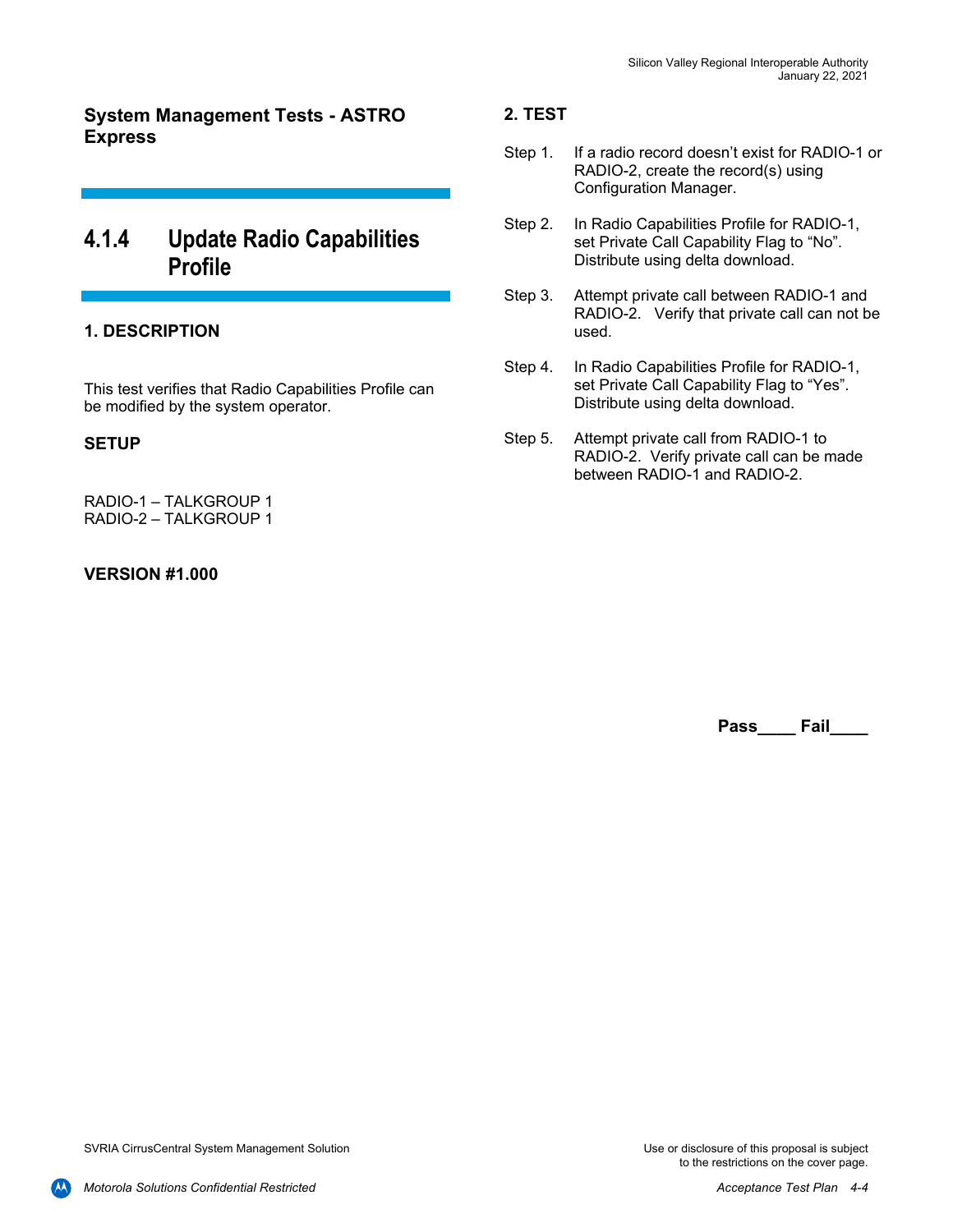**System Management Tests - ASTRO Express** 

### **4.1.5 Update Group Capabilities Profile**

#### **1. DESCRIPTION**

This test verifies that Group Capabilities Profile can be modified by the system operator.

#### **SETUP**

RADIO-1 – TALKGROUP 1 RADIO-2 – TALKGROUP 1

#### **VERSION #1.050**

#### **2. TEST**

- Step 1. If a talkgroup record doesn't exist for TG-1, create a record using Configuration Manager.
- Step 2. In Group Capability Profile for TALKGROUP 1, set Emergency Enabled to "No". Distribute using delta download.
- Step 3. Attempt emergency call from RADIO-1 to TALKGROUP 1. Verify that emergency call can not be used.
- Step 4. In Group Capability Profile for TALKGROUP 1, set Emergency Enabled to "Yes". Distribute using delta download.
- Step 5. Attempt emergency call from RADIO-1 to TALKGROUP 1. Verify that emergency call can be used and that the display on RADIO-2, if present, indicates an emergency call.

**Pass\_\_\_\_ Fail\_\_\_\_**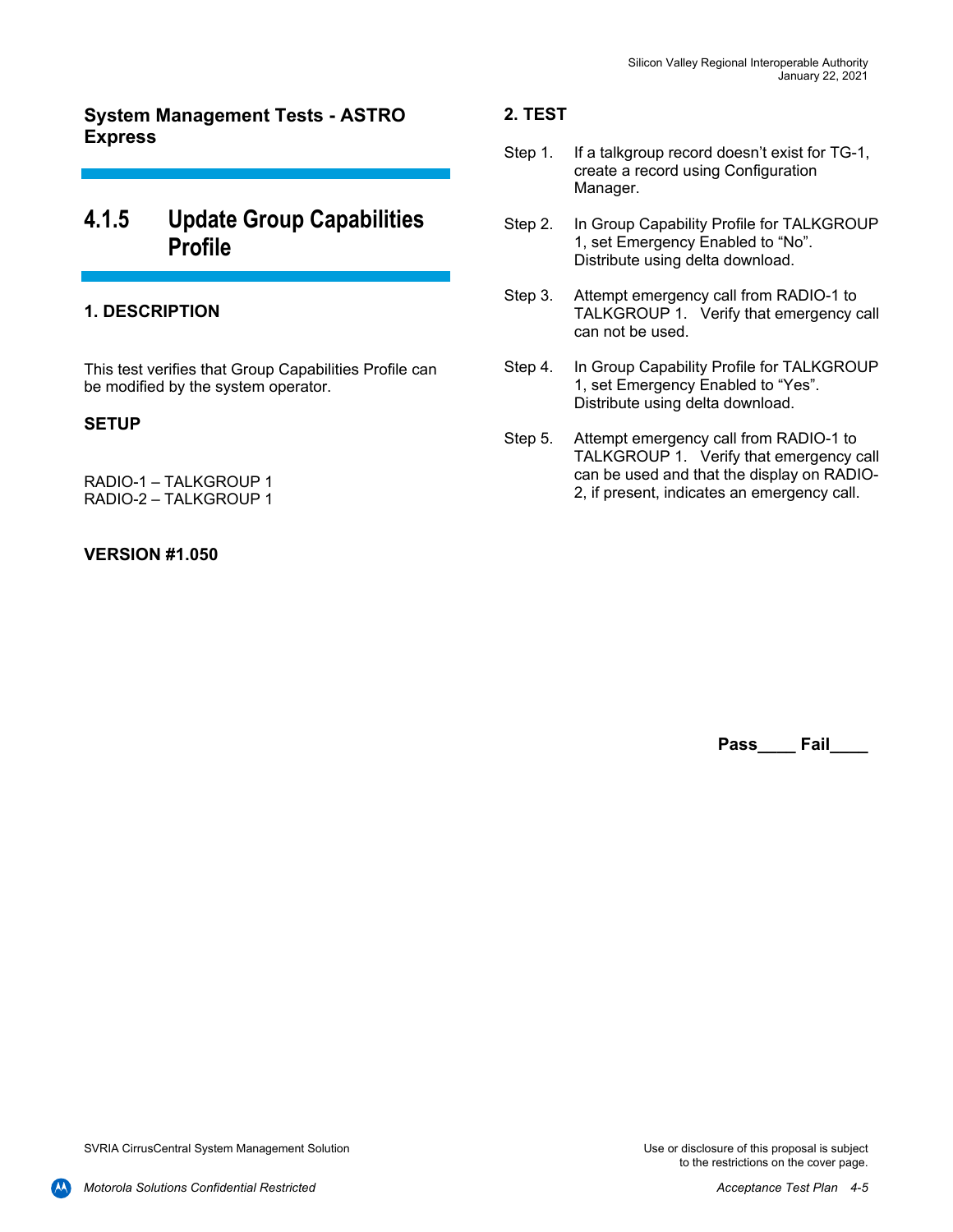### **4.2 SIGNOFF CERTIFICATE**

By their signatures below, the following witnesses certify they have observed the system Acceptance Test Procedures.

|                 | Signatures                                                                                                            |                                     |
|-----------------|-----------------------------------------------------------------------------------------------------------------------|-------------------------------------|
| <b>WITNESS:</b> | <u> 1989 - Johann Johann Stoff, deutscher Stoffen und der Stoffen und der Stoffen und der Stoffen und der Stoffen</u> | $\frac{\text{Date:}}{\text{Date:}}$ |
|                 |                                                                                                                       |                                     |
|                 |                                                                                                                       | Initials:                           |
| <b>WITNESS:</b> | <u> Alexandria (Alexandria de Alexandria de Alexandria de Alexandria de Alexandria de Alexandria de Alexandria d</u>  | Date:                               |
|                 |                                                                                                                       |                                     |
|                 |                                                                                                                       | Initials:                           |
| <b>WITNESS:</b> | <u> 1989 - Johann John Stone, mars eta bainar eta industrial eta erromana eta erromana eta erromana eta erromana</u>  | $\text{Date:}$                      |
|                 |                                                                                                                       |                                     |
|                 |                                                                                                                       | Initials:                           |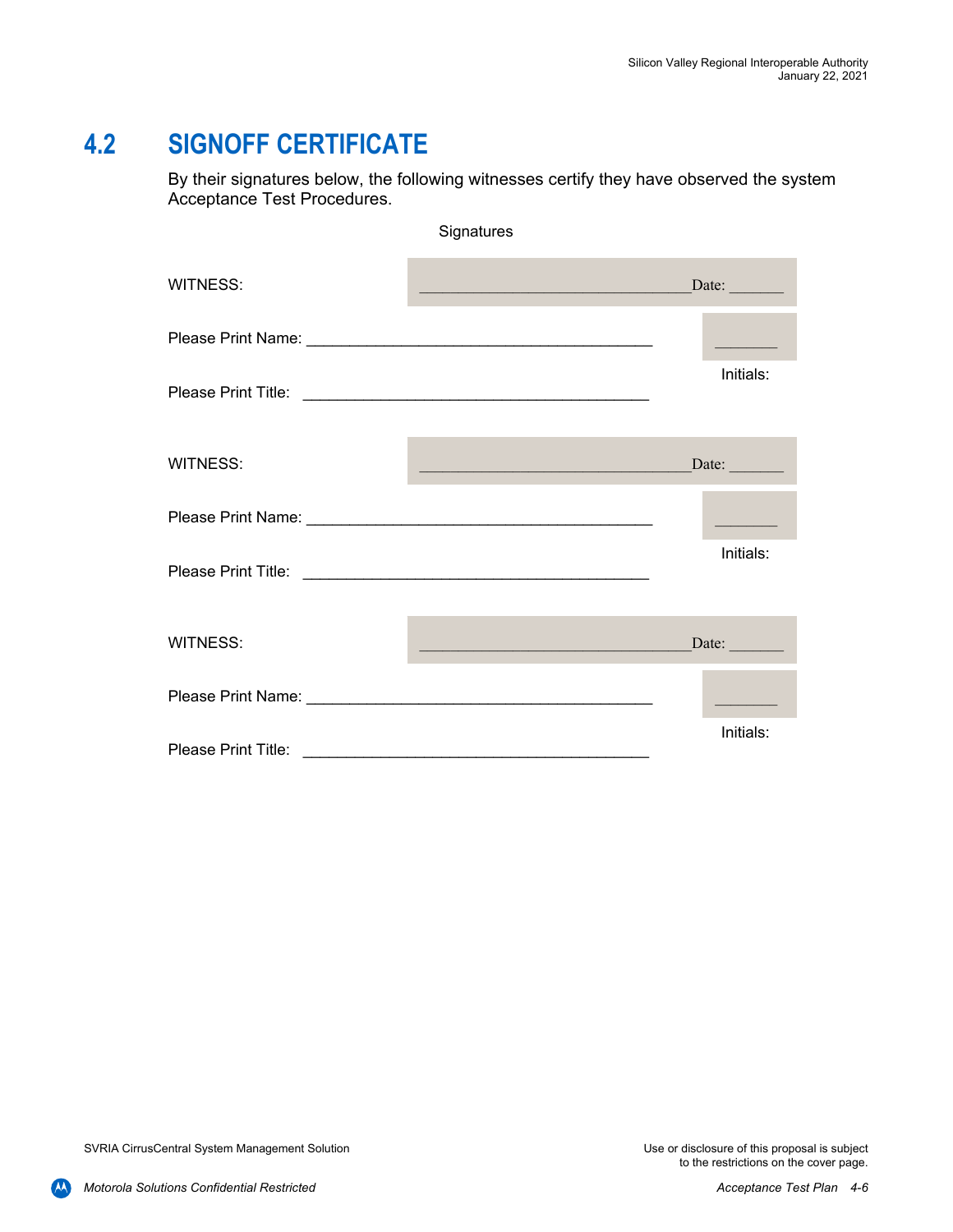# **SECTION 5 PRICING SUMMARY**

### **5.1 PRICING SUMMARY**

The proposed pricing is based the SVRIA contract with Motorola Solutions, Inc. The incentives offered are based on the purchase of a certain minimum amount of equipment and services under the SVRIA contract.

| <b>Description</b>                                                  | <b>Price</b> |
|---------------------------------------------------------------------|--------------|
| <b>Site on Wheels System Equipment</b>                              |              |
| <b>Equipment Subtotal</b>                                           | \$281,201    |
| <b>Implementation Services and Above Warranty Services</b>          |              |
| <b>Project Management</b>                                           | \$62,949     |
| Engineering and System Technologist                                 | \$93,512     |
| Site Install                                                        | \$42,091     |
| Freight                                                             | \$466        |
| <b>Implementation Services and Above Warranty Services Subtotal</b> | \$199,018    |
| Site on Wheels Subtotal before incentive                            | \$480,219    |
| Incentive for order by June 1, 2021                                 | (\$58,219)   |
| Site on Wheels Subtotal with incentive                              | \$422,000    |
| Estimated Sales Tax @ 9.25% (Taxes are Customer's Responsibility)   | \$26,011     |
| SITE ON WHEELS SYSTEM TOTAL                                         | \$448,011    |

**Table 7-2: Pricing summary for post warranty maintenance for Site on Wheels** 

|                   | <b>Post Warranty Maintenance: Site on Wheels</b> | <b>Price</b> |
|-------------------|--------------------------------------------------|--------------|
| Year <sub>2</sub> |                                                  | \$12,636     |
| Year 3            |                                                  | \$13,015     |
| Year 4            |                                                  | \$13,406     |
| Year 5            |                                                  | \$13,807     |
| Year 6            |                                                  | \$14,222     |
| Year 7            |                                                  | \$14,649     |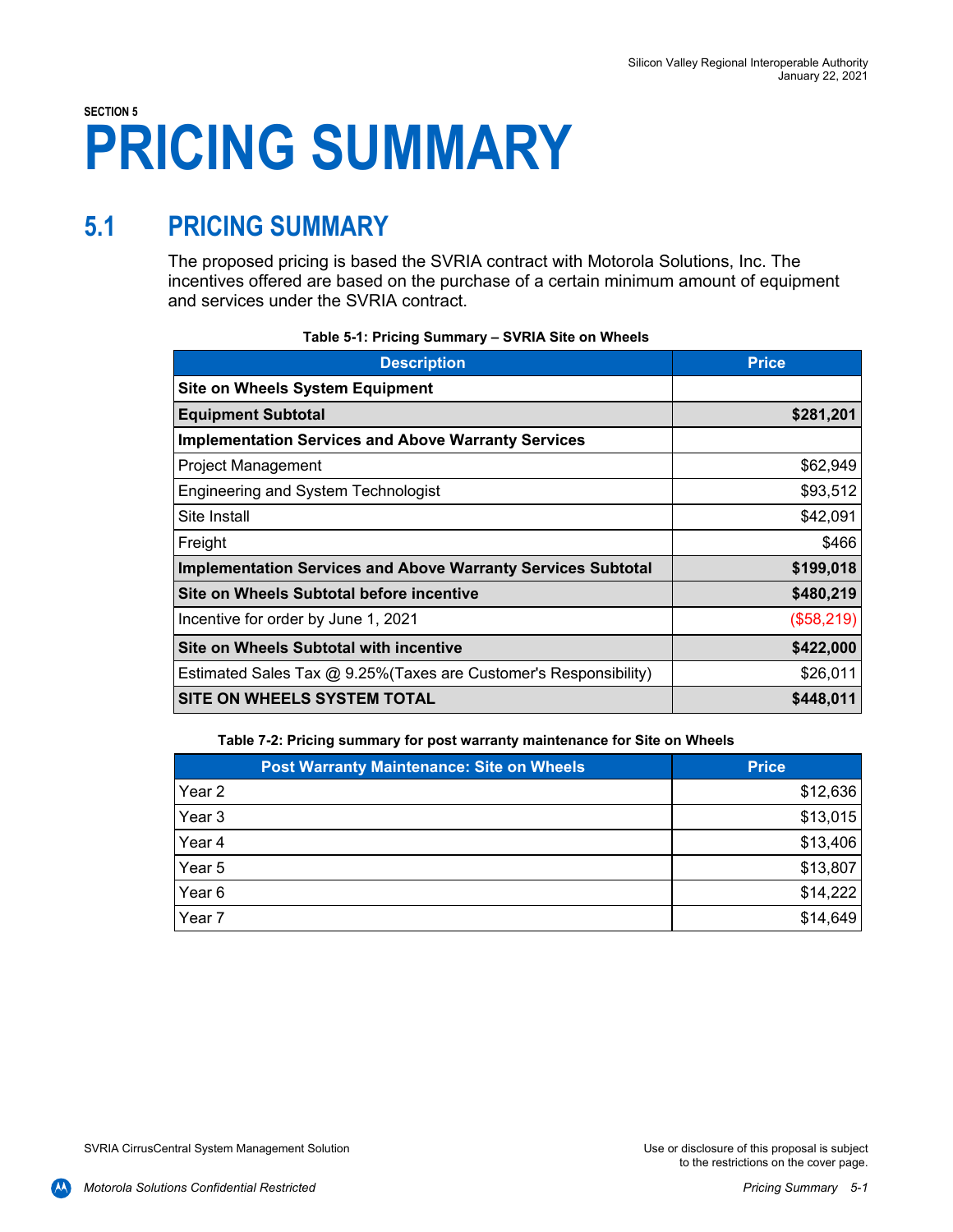| <b>System Upgrade Assurance for logging operator position</b> | <b>Price</b> |
|---------------------------------------------------------------|--------------|
| Year 2                                                        | \$9,475      |
| Year 3                                                        | \$9,760      |
| Year 4                                                        | \$10,052     |
| Year 5                                                        | \$10,354     |
| Year 6                                                        | \$10,665     |
| Year 7                                                        | \$10,985     |

**Table 7-3: Pricing System Upgrade Assurance for Site on Wheels** 

The site on wheels proposed in this project require long term maintenance and System Upgrade Agreement (SUAII) services in order to continue operating on the SVRIA system throughout the life of the project. For efficiency purposes, SVRIA has an agreement with Motorola to provide the long term maintenance and SUA II services for the SVRIA system. Upon agreement by SVRIA, the site on wheels proposed in this project will be added to Exhibit B of the SVRIA agreement at the pricing set above (all prices are in USD).

### **5.2 PAYMENT SCHEDULE INFRASTRUCTURE & CONSOLES**

- Customer will make payments to Motorola Solutions within thirty (30) days after the date of each invoice.
- Customer will make payments when due in the form of a check, cashier's check, or wire transfer drawn on a U.S. financial institution and in accordance with the following milestones.

#### **Total Contract Price Fixed Network Equipment (FNE) (not including Subscribers and Subscriber Related Services Contract Price)**

- 1. Equipment will be invoiced upon shipment.
- 2. Implementation Services will be invoiced upon System Acceptance.

Motorola Solutions shall make partial shipments of equipment and will request payment upon shipment of such equipment. In addition, Motorola Solutions shall invoice for installations completed on a site-by-site basis or when professional services are completed, when applicable. The value of the equipment shipped/services performed will be determined by the value shipped/services performed as a percentage of the total milestone value. Unless otherwise specified, contract discounts are based upon all items proposed and overall system package. For invoicing purposes only, discounts will be applied proportionately to the FNE and Subscriber equipment values to total contract price. Overdue invoices will bear simple interest at the maximum allowable rate by state law.